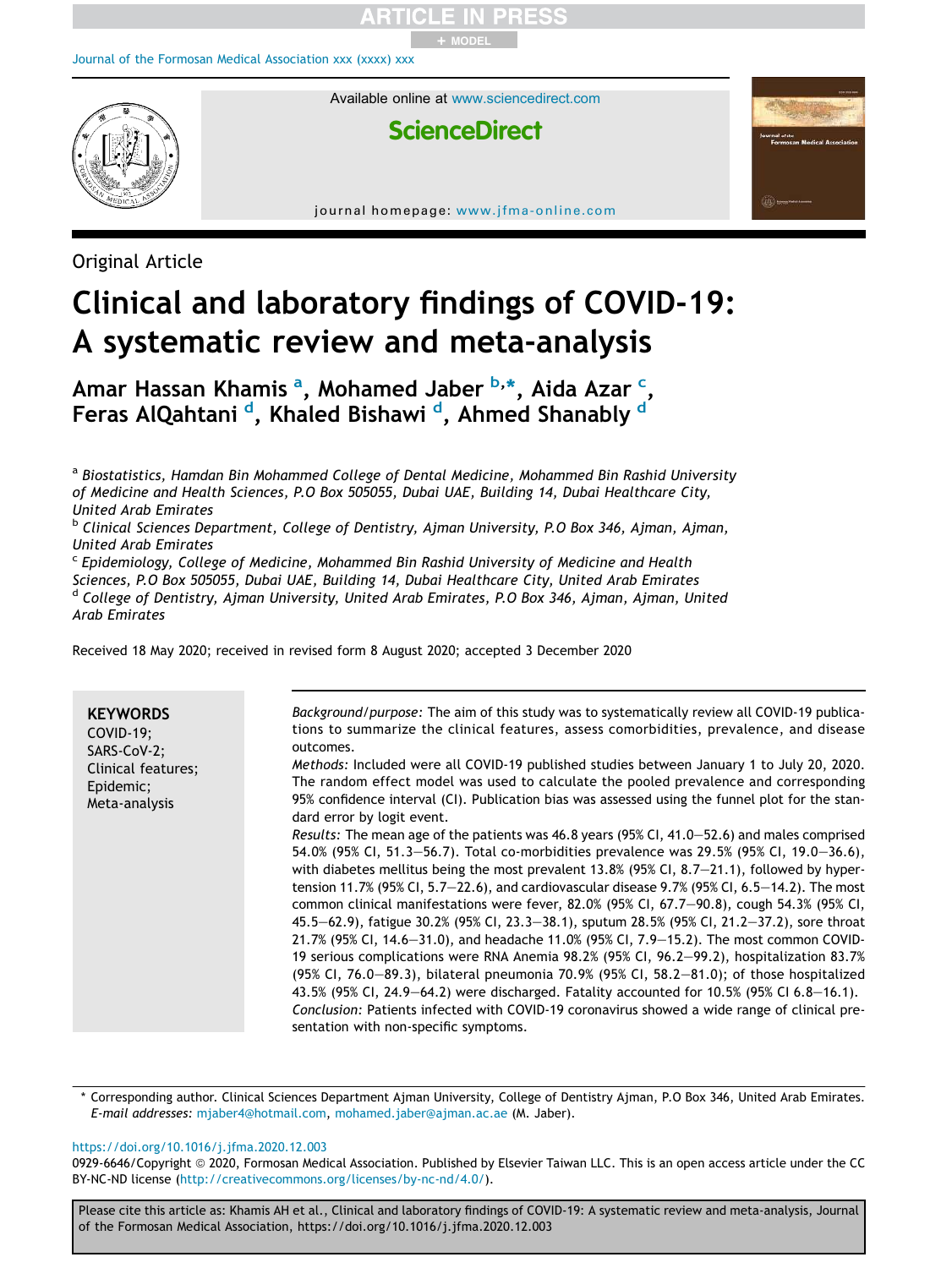Copyright © 2020, Formosan Medical Association. Published by Elsevier Taiwan LLC. This is an open access article under the CC BY-NC-ND license (http://creativecommons.org/licenses/bync-nd/4.0/).

+ MODEL

### Introduction

The common human coronaviruses are usually harmless viruses causing mild illnesses, such as the common cold.<sup>1</sup> However, certain types of coronaviruses infect the lower respiratory airways, and are causing pneumonia and bronchitis.<sup>2</sup> Coronaviruses structure, as seen under an electron microscope, have large single-stranded RNA genomes at its center, surrounded by a spherical fatty outer layer, with a crown or "corona" of club-shaped spikes on its surface.<sup>2</sup>

The new coronavirus, SARS-CoV-2, which causes COVID-19 appears to have first emerged in Wuhan, China, in late 2019. The outbreak has since spread across China to other countries around the world. By the end of January 2020, the World Health Organization (WHO) declared the new coronavirus a public health emergency of international concern.<sup>3</sup>

Reported COVID-19 symptoms range from mild to severe. The most common symptoms include fever, dry cough, tiredness, runny nose, and sore throat.<sup>4</sup> Severe COVID-19 cases may develop difficulty breathing, organ failure, and consequently requiring critical care respiratory ventilation with specialized management at intensive care units (ICU), and the most severe complication death. $3,5-10$ 

Similarities in the epidemiology, clinical features, and management have been reported in SARS, MERS, and COVID-19 coronaviruses. $5,7,11-13$  These coronaviruses are enveloped by a positive-stranded RNA isolated from bats sharing sequence homology with isolates from humans, suggesting bats as the natural host and reservoir.  $11,12,14$ Differences in these coronaviruses have been noted in their clinical picture. Cough frequency was reported highest in SARS (92.1%),<sup>15</sup> than in MERS (72%) patients,<sup>16</sup> and COVID-19 (57.6%).<sup>14</sup> On the other hand, diarrhea was reported in 20-25% of SARS and MERS patients, and as low as 7% in COVID-19 patients.<sup>7,9,12,17</sup> The case-fatality rate (3.5%) of COVID-19 has been reported to be much lower than that of SARS (9.6%) and MERS (34.4%).<sup>18</sup>

Several studies on the emergence of COVID-19 have been published in China and other countries.  $8,19-21$  Studies have reported clinical findings, evolution, outcome of the disease, potential risk factors, laboratory and image findings. However, the literature still lacks systematic review that consolidates clinical and laboratory findings. The aim of this systematic review and meta-analysis is to summarize the currently available clinical features of COVID-19 and to examine the outcome of its cases.

#### Methods

#### Protocol

The protocol was developed in accordance with the Preferred Reporting Items for Systematic Reviews and Meta-Analysis Protocols (PRISMA-P), the reporting used the PRISMA checklist and registered with PROSPERO register (registration number CRD42020199625).

#### Information sources and search strategy

The databases PubMed, EMBASE, Cochrane, Scopus, and Google scholars were reviewed from January 1 to July 20, 2020, to identify relevant COVID-19 English language published studies. The Medical Subject Headings (MeSH) terms selected included*" Novel coronavirus 2019", "2019 nCoV", "COVID-19", "Wuhan coronavirus," Wuhan pneumonia," and "SARS-CoV-2."* The search strategy used the PICO framework: P (Population, children and adult patients with COVID-19), I (Intervention or exposure for observational studies, exposure to SARS-CoV), C (Comparison, recovered and non-recovered cases), and O (Outcome, cure rate).

#### Eligibility criteria

Included in the analysis were published peer-reviewed articles from January 1 to July 20, 2020, that reported cases of confirmed SARS-CoV-2. Excluded from the analysis were studies reporting COVID-19 cases with incomplete information.

#### Data collection

The following was retrieved from each published article: name of authors, date of publication, study location, aims and objectives, source of participants, number of patients, study design, population demographic data (gender and age), eligibility criteria, comorbidities, measurement of exposure and outcome; clinical, laboratory findings, CT imaging features, and follow-up data, and treatment outcomes.

#### Quality of the studies

The recommended Strengthening the Reporting of Observational Studies in Epidemiology (STROBE) checklist,<sup>22</sup> was used to assess the risk of bias in all identified full-text articles. The quality of the included studies was assessed independently by two authors (FQ, KB). Twelve checklist criteria were selected and articles were classified into one of three categories of bias: (1) low-risk, where 9 out of 12 criteria were selected, (2) moderate risk, 6 to 8 criteria were selected, and (3) high-risk, only 5 criteria were selected (Table 1).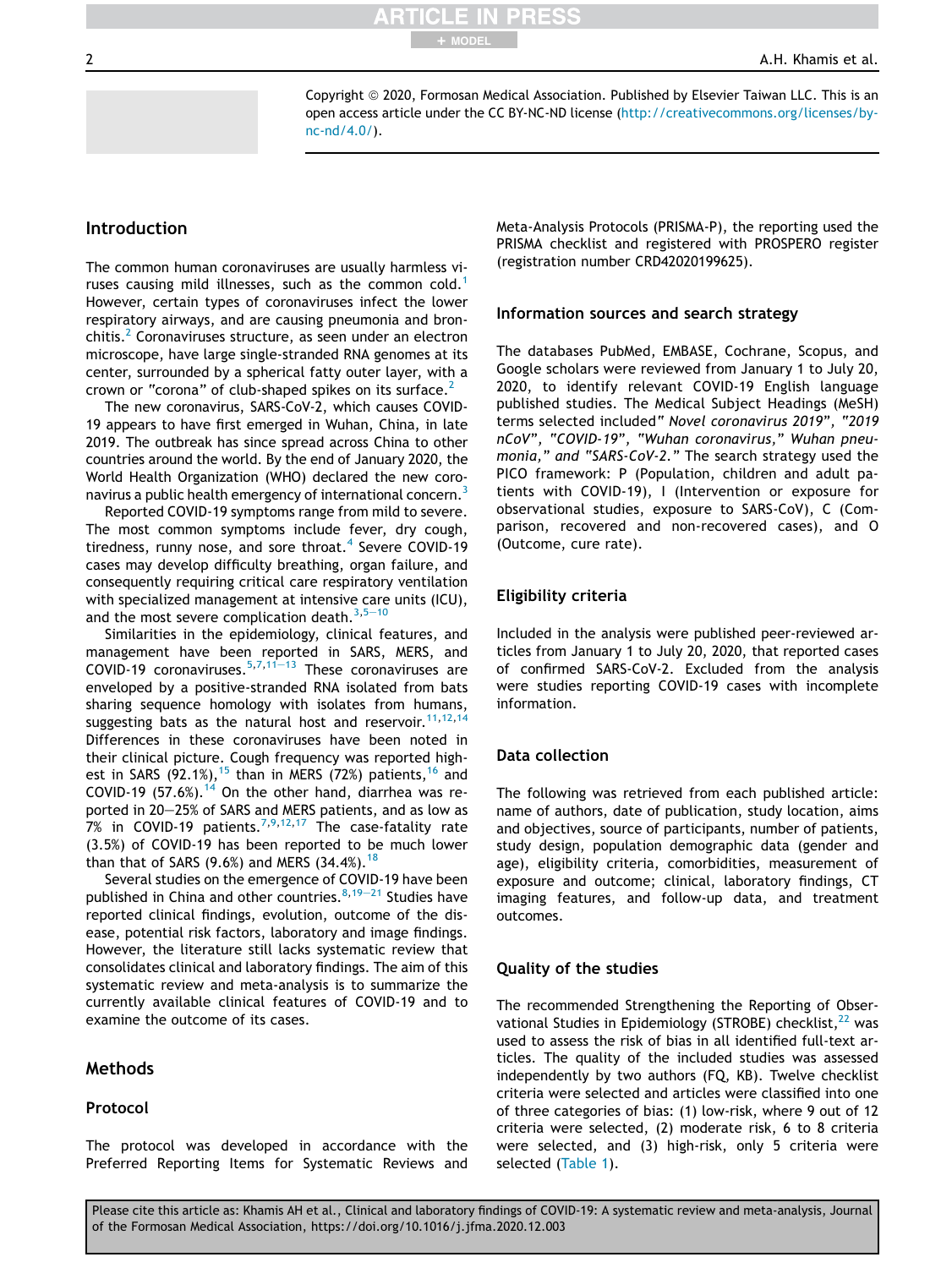### Statistical analysis

Meta-Analysis was used to analyse the data using the comprehensive Meta-Analysis (CMA) package, version 3. Percentages were calculated to describe the distribution of the categorical dichotomous variables. For continuous data, the mean and 95% confidence intervals (CI) were calculated. Studies reporting the mean with 95% CI, the formula (upper limit-lower limit)/4 was used to extract the standard deviation.

Meta-Analysis using the random-effect model was performed to estimate the pooled prevalence and 95% CI. Pooled percentage, prevalence, and corresponding 95% CI were calculated to summarize the weighted effect size for all binary variables. The measure of heterogeneity reported included the Cochran's Q statistics,  $I^2$  index with the level of heterogeneity defined as poor< 25, moderate >50, and high $>$  75, and the tau square (T $^2$ ) test. Publication bias was assessed with a funnel plot and the Egger test.

## Results

#### Study selection and characteristics

Figure 1 shows the literature retrieval flowchart. Five databases (PubMed, EMBASE, Cochrane database, Scopus, and Google Scholar) were searched from January 1 to July 20, 2020. One-hundred and eighteen studies were identified using the predefined search strategy and manual search. Eight duplicate studies were excluded and 71 did not meet the eligibility criteria, such as meta-analysis, review, or mechanism of COVID-19 infection. For this reason, fortyone studies were selected for full-text review. After revision, 6 studies were excluded due to lack of information, comment, or viewpoint.

The final analysis included 35 studies published between January 1 to July 20, 2020. Following the checklist criteria, all 35 screened articles were ranked as low risk of bias, with a weighted kappa statistic between author agreements of

| Table 1                         | Quality assessment of the included articles ( $N = 35$ ). |             |                       |                       |                                 |  |  |  |
|---------------------------------|-----------------------------------------------------------|-------------|-----------------------|-----------------------|---------------------------------|--|--|--|
| Author                          | Date of Publication                                       | Country     | <b>Study Design</b>   | <b>Total Patients</b> | <b>Quality Assessment Score</b> |  |  |  |
| Chung et al. <sup>24</sup>      | 2/04/2020                                                 | China       | Cross-Sectional       | 21                    | 10                              |  |  |  |
| Chen et al. <sup>11</sup>       | 2/06/2020                                                 | China       | Cross-Sectional       | 29                    | 11                              |  |  |  |
| Wang et al. <sup>25</sup>       | 2/07/2020                                                 | China       | Cross-Sectional       | 138                   | 9                               |  |  |  |
| Kui et al. <sup>26</sup>        | 2/07/2020                                                 | China       | Cross-Sectional       | 137                   | 11                              |  |  |  |
| Chang et al. <sup>27</sup>      | 2/07/2020                                                 | China       | Cross-Sectional       | 13                    | 9                               |  |  |  |
| To et al. <sup>28</sup>         | 2/12/2020                                                 | China       | Cross-Sectional       | 12                    | 10                              |  |  |  |
| COVID-19 team <sup>29</sup>     | 2/12/2020                                                 | Australia   | Cross-Sectional       | 15                    | 11                              |  |  |  |
| Yueying et al. <sup>30</sup>    | 2/13/2020                                                 | China       | Cross-Sectional       | 63                    | 9                               |  |  |  |
| Li et al. $31$                  | 2/13/2020                                                 | China       | Case-Series           | 24                    | 11                              |  |  |  |
| Feng et al. <sup>32</sup>       | 2/13/2020                                                 | China       | Case-Series           | 21                    | 9                               |  |  |  |
| Liang et al. <sup>33</sup>      | 2/14/2020                                                 | China       | Cross-Sectional       | 1590                  | 10                              |  |  |  |
| Zhang et al. <sup>34</sup>      | 2/15/2020                                                 | China       | Case-Series           | 9                     | 10                              |  |  |  |
| Feng et al. $35$                | 2/17/2020                                                 | China       | Case-Series           | 15                    | 11                              |  |  |  |
| Wang et al. <sup>17</sup>       | 2/17/2020                                                 | China       | Cross-Sectional       | 34                    | 9                               |  |  |  |
| Xiaobo et al. <sup>36</sup>     | 2/21/2020                                                 | China       | Cross-Sectional       | 52                    | 10                              |  |  |  |
| Zhou <sup>37</sup>              | 28/3/2020                                                 | China       | Cohort, Retrospective | 191                   | 11                              |  |  |  |
| Qiu $H38$                       | 25/3/2020                                                 | China       | Cohort, Prospective   | 36                    | 11                              |  |  |  |
| Wang et al. <sup>39</sup>       | 12/3/2020                                                 | China       | Case-Study            | $\mathbf{1}$          | 9                               |  |  |  |
| Xia <sup>40</sup>               | 5/03/2020                                                 | China       | Cohort, Retrospective | 20                    | 9                               |  |  |  |
| Wan et al. <sup>41</sup>        | 21/3/2020                                                 | China       | Cohort, Retrospective | 135                   | 10                              |  |  |  |
| Liu et $a.^{42}$                | 27/3/2020                                                 | China       | Cohort, Retrospective | 56                    | 10                              |  |  |  |
| Zhao <sup>43</sup>              | 12/3/2020                                                 | China       | Cohort, Retrospective | 19                    | 10                              |  |  |  |
| Zhou et al. <sup>10</sup>       | 05/3/2020                                                 | China       | Cohort, Retrospective | 62                    | 11                              |  |  |  |
| Wang 44                         | 16/3/2020                                                 | China       | Cohort, Retrospective | 69                    | 10                              |  |  |  |
| Lei et al. <sup>45</sup>        | 5/4/2020                                                  | China       | Cross-Sectional       | 20                    | 10                              |  |  |  |
| Lei Pan et al. <sup>46</sup>    | 14/4/2020                                                 | China       | Cross-Sectional       | 204                   | 9                               |  |  |  |
| Fan et al. <sup>47</sup>        | 21/4/2020                                                 | China       | Cross-Sectional       | 150                   | 10                              |  |  |  |
| Richardson et al. <sup>48</sup> | 22/4/2020                                                 | <b>USA</b>  | <b>Case Series</b>    | 5700                  | 10                              |  |  |  |
| Li et al. <sup>49</sup>         | 15/5/2020                                                 | China       | Cohort, Retrospective | 93                    | 9                               |  |  |  |
| Hong et al. <sup>50</sup>       | 7/4/2020                                                  | South Korea | Cohort, Retrospective | 98                    | 11                              |  |  |  |
| Garazzino et al. <sup>51</sup>  | 7/5/2020                                                  | Italy       | Cross-Sectional       | 168                   | 10                              |  |  |  |
| Zacharia et al. <sup>52</sup>   | 3/6/2020                                                  | <b>USA</b>  | Case series           | 50                    | 9                               |  |  |  |
| Matos et al. <sup>53</sup>      | 26/6/2020                                                 | Italy       | Cross-Sectional       | 106                   | 11                              |  |  |  |
| Li et al. <sup>54</sup>         | 11/6/2020                                                 | China       | Cohort, Retrospective | 102                   | 10                              |  |  |  |
| Alsofayan et al. <sup>55</sup>  | 31/5/2020                                                 | <b>KSA</b>  | Cross-Sectional       | 1519                  | 11                              |  |  |  |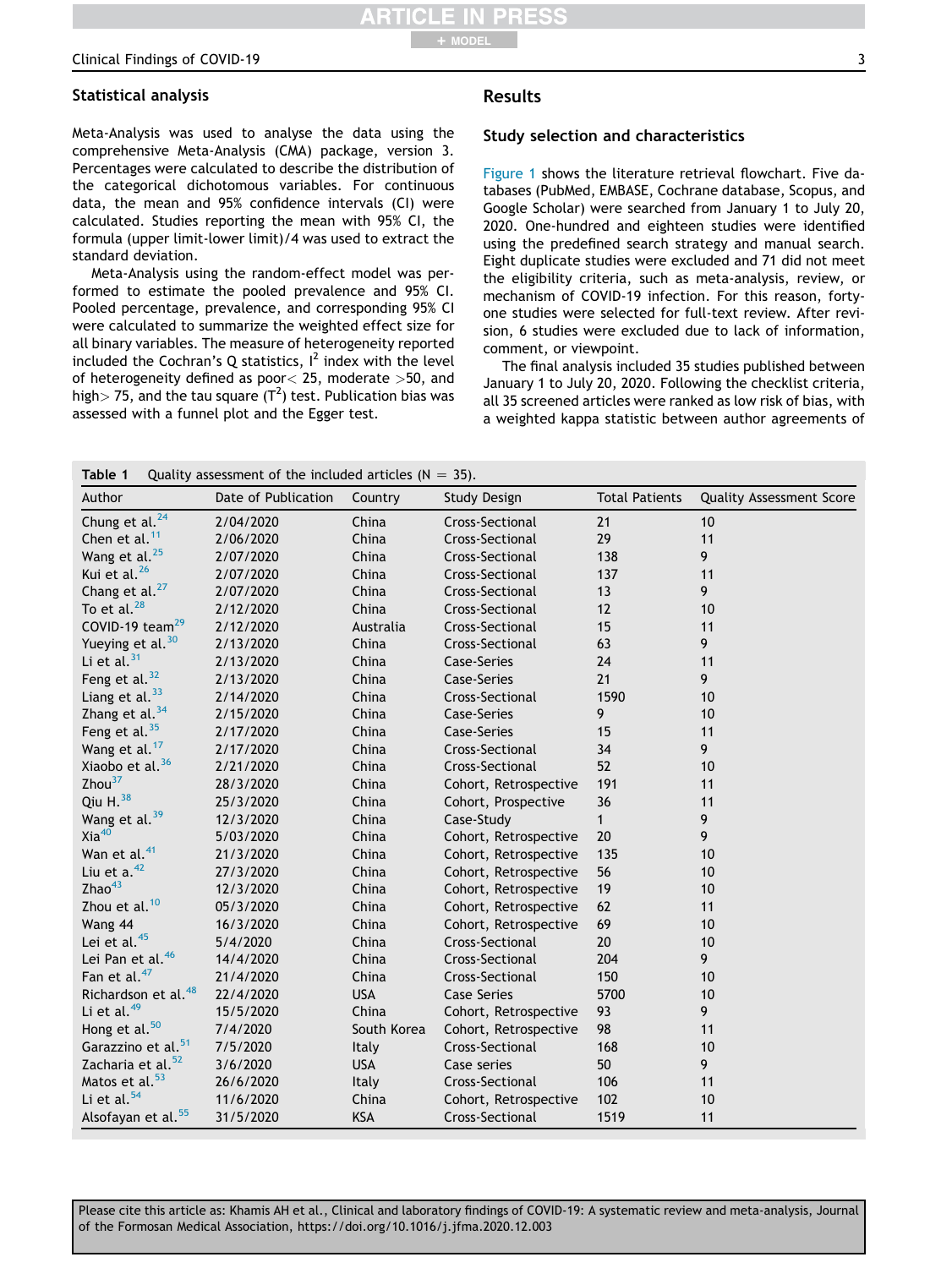## + MODEL



Figure 1 PRISMA chart of the selected studies.

87%. The study designs were either cross-sectional or cohort (Table 1).

Twenty-nine variables were included in the Meta-Analysis (Tables  $2-5$ ). Most of the studies showed considerable heterogeneity ( $I^2 > 75\%$ ) (Table 6). No evidence of bias as demonstrated by Egger's test (P-value  $> 0.05$ ) (Table 6).

#### Demographic characteristics

The total number of patients analyzed was 10,972. The mean age of the patients across the studies was 46.8 years (95% CI, 41.0–52.6) and males comprised 54% (95% CI, 51.3-56.7) of the population (Table 6).

#### Co-morbidities

The total prevalence of co-morbidities in the 17 included studies was 29.5% (95% CI, 19.0-36.6), the most prevalent being diabetes mellitus (DM) 13.8% (95% CI, 8.7-21.1), hypertension 11.7% (95% CI, 5.7-22.6), cardiovascular disease (CVD)  $9.7\%$  ( $95\%$  CI,  $6.5-14.2$ ), and chronic obstructive pulmonary disease (COPD) 3.9% (95% CI, 2.9–5.3) (Table 6).

#### Clinical manifestations

The clinical manifestations of patients diagnosed with COVID-19 included fever, 82.0% (95% CI, 67.7-90.8), cough 54.3% (95% CI, 45.5-62.9), fatigue 30.2% (95% CI,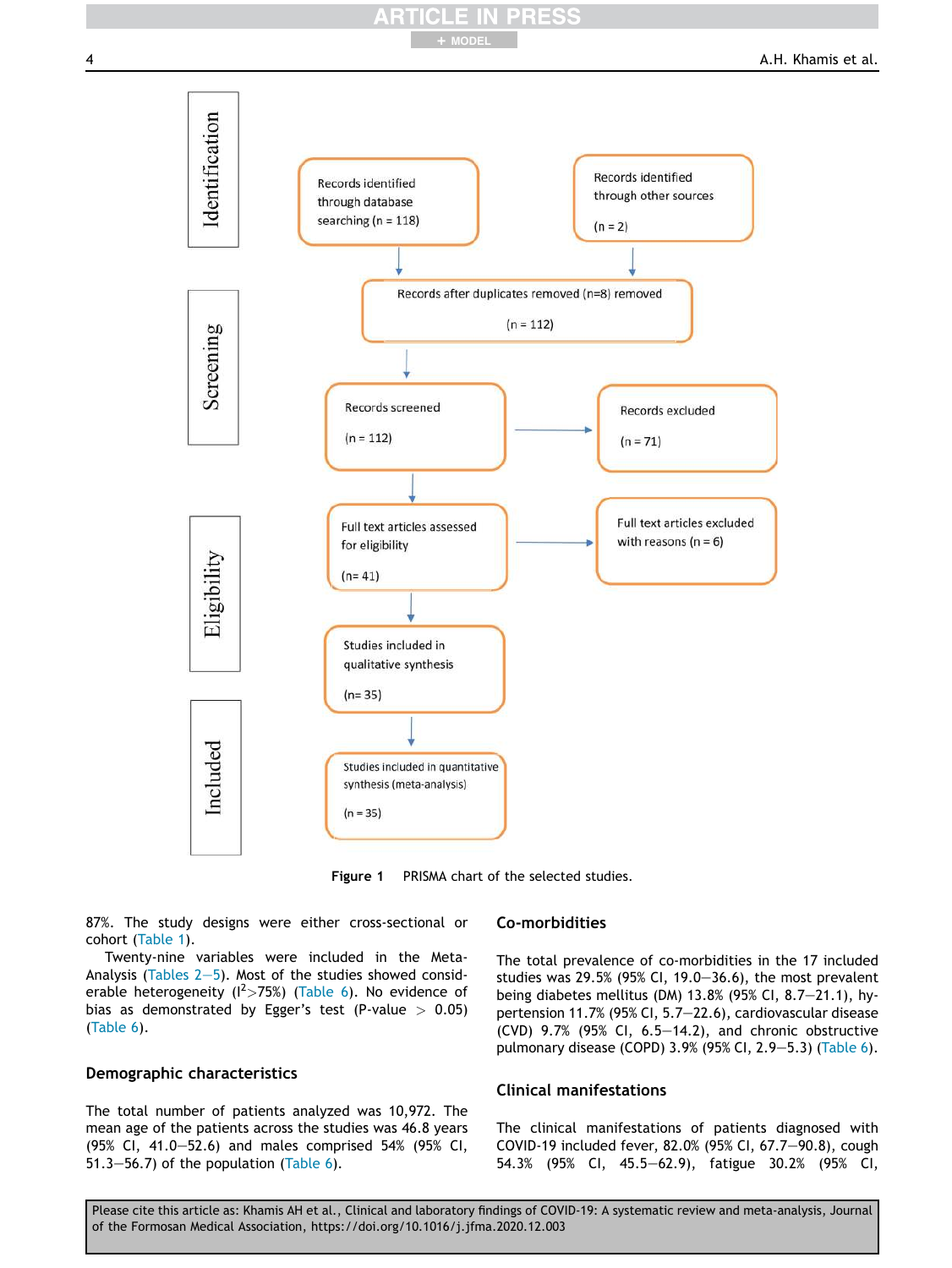| Author                                                     | Mean age (years) | Age range (years)         | Gender                       | No. of patients<br>in ICU $(\%)$ | Comorbidities<br>No. (%) | Diabetes<br>No. (%)   | Hypertension<br>No. (%) | CVD<br>No. (%)   | COPD<br>No. (%)  |
|------------------------------------------------------------|------------------|---------------------------|------------------------------|----------------------------------|--------------------------|-----------------------|-------------------------|------------------|------------------|
| Chung et al. <sup>24</sup>                                 | 51               | $29 - 77$                 | 13 M                         | $\overline{a}$                   | $\overline{a}$           | $\overline{a}$        | $\overline{a}$          | $\overline{a}$   | $\overline{a}$   |
| Chen et al. <sup>11</sup>                                  | 56               | $26 - 79$                 | 21 M                         | $\mathsf a$                      | 16(55.2)                 | 5(17.2)               | 8(27.6)                 | a                | $\overline{a}$   |
| Wang et al. <sup>25</sup>                                  | 56               | $42 - 68$                 | 75 M                         | 36(26.1)                         | 64 (46.4)                | 14(10.1)              | 43(31.2)                | 20(14.5)         | 4(2.9)           |
| Kui et al. <sup>26</sup>                                   | 57               | $20 - 83$                 | 61 M                         | $\overline{a}$                   | 27(19.7)                 | 14(10.2)              | 13(9.5)                 | 10(7.3)          | 2(1.5)           |
| Chang et al. <sup>27</sup>                                 | 34               | $34 - 48$                 | 10 M                         | $\mathbf{a}$                     |                          | a                     | $\mathbf{a}$            | a                | $\overline{a}$   |
| To et al. $^{28}$                                          | 62.5             | $37 - 75$                 | 7 M                          | $\mathbf{a}$                     | $\overline{a}$           | $\mathbf{a}$          | $\mathsf a$             | $\overline{a}$   | $\mathbf{a}$     |
| COVID-19 team <sup>29</sup>                                | 43               | $8 - 66$                  | 9 M                          | 1(6.7)                           | a                        | $\overline{a}$        | $\mathbf a$             | $\overline{a}$   | $\mathbf{a}$     |
| Yueying et al. <sup>30</sup>                               | $\mathbf{a}$     | 15.2                      | 33 M                         | $\overline{a}$                   | ā                        | $\overline{a}$        | $\overline{a}$          | a                | $\overline{a}$   |
| Li et al. $31$                                             | 43               | $412 - 48$                | 8 M                          | $\mathsf{a}$                     | a                        | $\mathbf{a}$          | $\mathsf a$             | a                | $\mathbf{a}$     |
| Feng et al. <sup>32</sup>                                  | 40.9             | $25 - 63$                 | 6 M                          | $\mathbf{a}$                     | $\overline{a}$           | $\overline{a}$        | $\overline{a}$          | $\overline{a}$   | $\mathbf{a}$     |
| Liang et al. <sup>33</sup>                                 | a                | $\mathbf a$               | 911 M                        | 130(8.2)                         | 18(1.1)                  | 2(0.1)                | 2(0.1)                  | a                | 1(0.06)          |
| Zhang et al. $34$                                          | 36               | $15 - 49$                 | 5 M                          | a                                | 1(11.1)                  | 1(11.1)               | $\mathbf{a}$            | a                | $\overline{a}$   |
| Feng et al. $35$                                           | $\mathbf{a}$     | $4 - 14$                  | 5 M                          | $\overline{a}$                   | $\overline{a}$           | $\mathsf{a}$          | $\mathsf a$             | $\mathbf a$      | $\mathbf{a}$     |
| Wang et al. <sup>17</sup>                                  | 8                | $\overline{a}$            | 14 M                         | $\mathbf{a}$                     | $\overline{a}$           | $\mathbf a$           | $\mathbf a$             | $\overline{a}$   | $\mathbf{a}$     |
| Xiaobo et al. <sup>36</sup>                                | 59.7             | $33.6 - 85.8$             | 35 M                         | $\overline{a}$                   | 21(40.4)                 | 9(17.3)               | $\mathsf a$             | 5(9.6)           | 4(7.7)           |
| Zhou $37$                                                  | 56               | $18 - 87$                 | 119 M<br>72 F                | 50(26)                           | 91 (48)                  | 36(19)                | 58 (30)                 | 15(8)            | 6(3)             |
| Qiu $H38$                                                  | 8.3              | $0 - 16$                  | 23 M<br>13 F                 | $\mathbf{a}$                     | $\mathbf{a}$             | $\mathbf{a}$          | $\mathbf a$             | $\mathbf{a}$     | $\mathbf{a}$     |
| Shaoshuai W et al. <sup>39</sup>                           | $\mathbf{a}$     | $\mathbf{a}$              | 1 F, 1M (neonatal)           | $\mathbf 0$                      | a                        | $\mathbf{a}$          | $\mathbf a$             | $\mathbf{a}$     | $\mathbf{a}$     |
| Xia <sup>40</sup>                                          | 2.15             | $0 - 14$                  | 13 M<br>7 F                  | $\mathsf{a}$                     | a                        | $\overline{a}$        | $\overline{a}$          | $\overline{a}$   | $\mathbf{a}$     |
| Wan et al. <sup>41</sup>                                   | 47               | $36 - 55$                 | 63 F<br>73 M                 | $\mathbf a$                      | $\overline{a}$           | 43                    | 12                      | 13               | $\overline{7}$   |
| Liu et $a.^{42}$                                           | 47               | $\mathbf{a}$              | $\mathbf{a}$                 | $\mathsf{a}$                     | $\mathbf{a}$             | 19                    | $\overline{\mathbf{4}}$ | $10$             | $\mathbf{2}$     |
| Zhao <sup>43</sup>                                         | 48               | $27 - 56$                 | 8F<br>11 M                   | $\mathsf{a}$                     | 0                        | $\mathbf{3}$          | $\mathbf 0$             | $2^{\circ}$      | $\pmb{0}$        |
| Zhou et al. <sup>10</sup>                                  | 52.8             | $30 - 77$                 | 23 F<br>39 M                 | $\overline{a}$                   | $\mathbf{a}$             | 12                    | $\overline{\mathbf{4}}$ | $\overline{4}$   | $\mathsf a$      |
| Wang <sup>44</sup>                                         | 42               | $\mathbf a$               | 37 F<br>32 M                 | $\mathbf{a}$                     | $\mathbf{a}$             | 35                    | 7(10)                   | 9(13)            | 8(12)            |
| Lei et al. <sup>45</sup>                                   | 43.2             | $25 - 64$                 | 10 M<br>10 F                 | 1(5.0)                           | 3(15.0)                  | $\mathbf{a}$          | $\mathbf{a}$            | 5(25.0)          | 1(5.0)           |
| Lei Pan et al. <sup>46</sup>                               | 52.9             | $\mathsf a$               | 107 M<br>97 F                | 16(7.8)                          | 13(6.37)                 | $\mathbf{a}$          | $\mathsf a$             | 44 (21.6)        | 9(4.4)           |
| Fan et al. <sup>47</sup>                                   | 56               | $17 - 90$                 | 68 M<br>82 F                 | $\mathbf a$                      | 69 (46.00)               | $\mathbf a$           | $\mathbf a$             | $\mathbf{a}$     | $\mathbf a$      |
| Richardson et al. <sup>48</sup><br>Li et al. <sup>49</sup> | 56<br>51.0       | $52 - 75$<br>$\mathsf{a}$ | 3437 M 2263 F<br>41 M<br>52F | 373 (14.2)<br>$\overline{a}$     | 28%<br>32(34)            | 1808 (33.8)<br>11(12) | 3026 (56.6)<br>5(5)     | 966 (18)<br>4(4) | 287(5.4)<br>8(9) |

 $\sigma$ 

Clinical Findings of COVID-19

Clinical Findings of COVID-19

MODEL

ARTICLE IN PRESS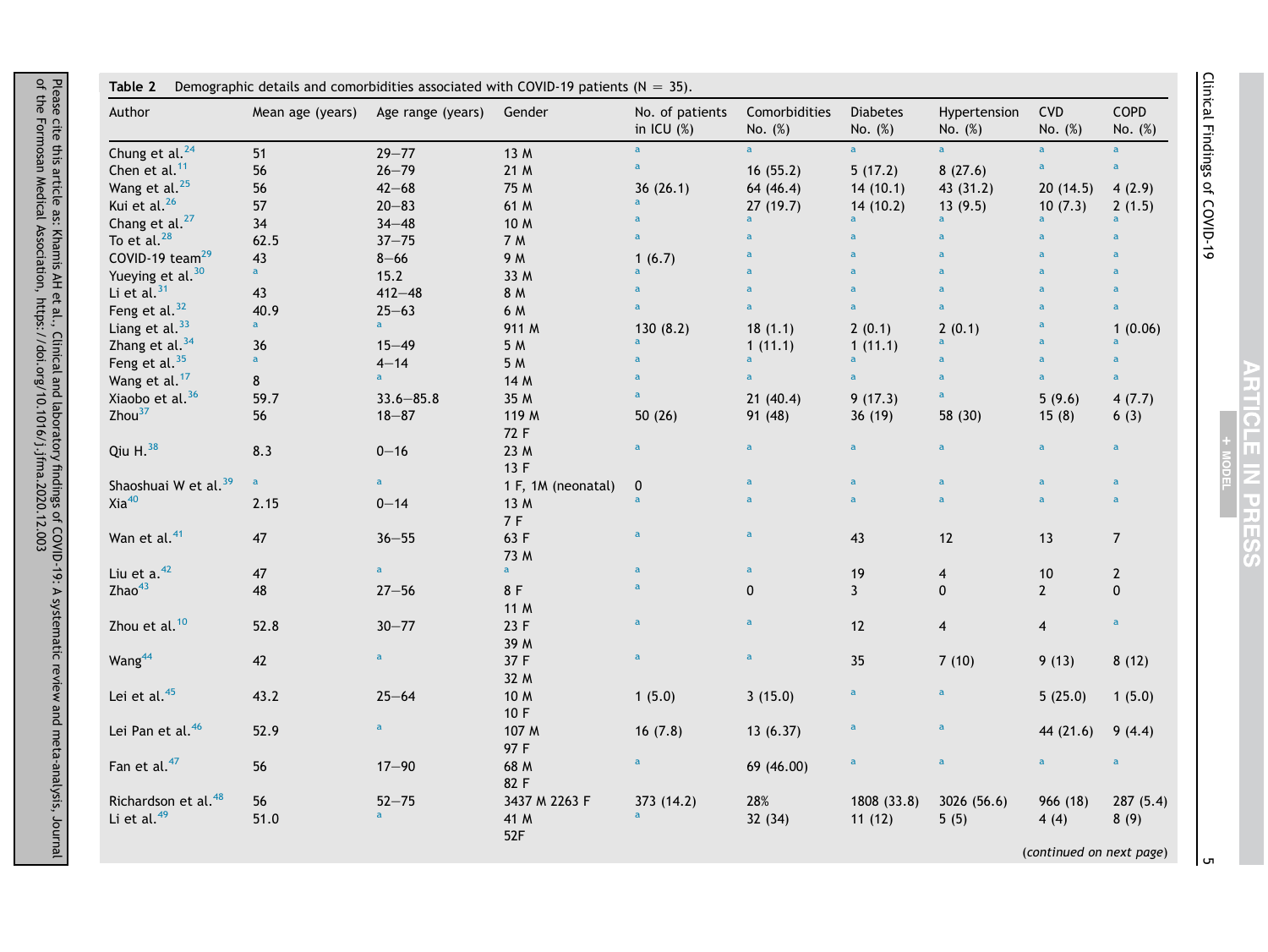| Table 2 (continued)              |                                                                                                                                     |                                           |                     |              |                                                   |               |                             |          |                 |
|----------------------------------|-------------------------------------------------------------------------------------------------------------------------------------|-------------------------------------------|---------------------|--------------|---------------------------------------------------|---------------|-----------------------------|----------|-----------------|
| Author                           |                                                                                                                                     | Mean age (years) Age range (years) Gender |                     | in ICU $(%)$ | No. of patients Comorbidities Diabetes<br>No. (%) | No. (%)       | Hypertension CVD<br>No. (%) | No. (%)  | No. (%)<br>COPD |
| Hong et al. <sup>50</sup>        | 55.4                                                                                                                                | $21 - 65$                                 | 38 M<br>60 F        | 13(13.3)     | 38 (38.8)                                         | 9(9.2)        | 30 (30.6)                   | 11(11.2) |                 |
| Garazzino et al. <sup>51</sup>   | σ                                                                                                                                   | $1 - 17$                                  | 94 M<br>74 F        | 2(11.1)      | 32 (19.6)                                         | ø             | ൯                           | ø        | ø               |
| Zacharia et al. 52               | đ                                                                                                                                   | $6 - 21$                                  | 27 M<br>23 F        |              | 33 (60)                                           | $\frac{3}{6}$ | ø                           | ത        | đ               |
| Matos et al. 53                  | ø                                                                                                                                   | $26 - 95$                                 | 41 F<br>65M         | ൯            | 40/106 (37.7)                                     | σ             | $\sigma$                    | ø        | ø               |
| Li et al. $^{54}$                | đ                                                                                                                                   | $45 - 70$                                 | <b>W 65</b><br>43 F |              | 44 (43)                                           | 15(15)        | 31 (30)                     | 4(4)     | 2(2)            |
| Alsofayan et al. <sup>55</sup>   | ø                                                                                                                                   | $14 - 66$                                 | 825 M 694 F         | 36 (4.7)     | 1095(72)                                          | 83 (5.46)     | 97 (6.4)                    | 25(1.6)  | 57 (3.75)       |
| <sup>a</sup> Data not available. | No, number; ICU, intensive care unit; CVD, cardiovascular disease; COPD, chronic obstructive pulmonary disease; M, male; F, female. |                                           |                     |              |                                                   |               |                             |          |                 |
|                                  |                                                                                                                                     |                                           |                     |              |                                                   |               |                             |          |                 |

23.3-38.1), sputum 28.5% (95% CI, 21.2-37.2), sore throat 21.7 (95% CI, 14.6-31.0), headache 11.0% (95% CI, 7.9–15.2), and hemoptysis 5.3% (95% CI, 3.0–8.9) (Table 6).

## Laboratory findings

Results of blood investigations showed high levels of lactate dehydrogenase (LDH) 51.5% (95% CI, 40.3-62.6), lymphopenia 41.9% (95% CI, 30.1–54.7), C-reactive protein (CRP) 48.1% (95% CI 29.8 $-66.9$ ), erythrocyte sedimentation rate (ESR) 23.5% (95% CI, 11.1e42.9), leukopenia 16% (95% CI, 9.5-25.7), leukocytosis 7.5% (95% CI, 4.5-12) and high levels of creatinine 7.7% (95% CI, 3.2-17.3) (Table 6).

## Complications

RNA Anemia was the most dominant complication 98.2% (95% CI, 96.2–99.2), followed by hospitalization 83.7% (95%) CI, 76.0-89.3), bilateral pneumonia 70.9% (95% CI, 58.2-81.0), unilateral pneumonia 26.2 (95% CI, 14.6-42.2), acute respiratory distress syndrome (ARDS) 23.6% (95%CI, 12.9-39.2), shock 8.5% (95% CI, 4.4-10.8) and death 10.5% (95% CI,  $6.8-16.1$ ). From those hospitalized 43.5% (95% CI,  $24.9-64.2$ ) were cured and discharged (Table 6).

## **Discussion**

In this study, we analyzed the clinical characteristics of 10,972 confirmed cases infected with novel coronavirus (2019-nCoV) using systematic review and random-effects meta-analysis. The mean age in this study was similar to other published studies that showed that 2019-nCoV mainly infects middle-aged and elderly.<sup>7,56,57</sup> Similar trends were reported for SARS patients where the median age was 52 (25, 78) years and age (per 1-year increase) was reported as a risk factor for death. $58$  Another study showed that the median age of MERS non-survivors was 62 (53, 73) which is older than the survivors of the disease 46  $(35, 57)$  years.<sup>16</sup> One of the possible reasons for this phenomenon is that lung aging is associated with an inability of lung cells to multiply resulting in structural and functional changes in the respiratory tract, giving rise to decreased lung function, altered pulmonary remodeling, diminished regeneration, and enhanced susceptibility to pulmonary disease.<sup>59</sup> It is also reported that the older patients have a higher risk of acute respiratory distress syndrome (ARDS) development.<sup>60</sup> This beta coronavirus has been reported to cause ARDS and can be transmitted between humans.<sup>5</sup> It is speculated to use the angiotensinconverting enzyme (ACE) 2 as a receptor for cell invasion.<sup>41</sup> For this reason, some of the 2019-nCoV patients showed rapid progression of lung lesions, which might have led to death.

In the current study, 29.5% of the patients presented with comorbidities, such as CVD (9.7%), hypertension (11.7%), DM (13.8%), and COPD (3.9%). The comorbidities, particularly the CVD and COPD, were considered by some authorities to predict the in-hospital mortality in critically ill patients. $61$  It is thought that diabetes may increase the risk of infection and can delay the recovery of the infectious illnesses. In this study, only, 13.8% of patients were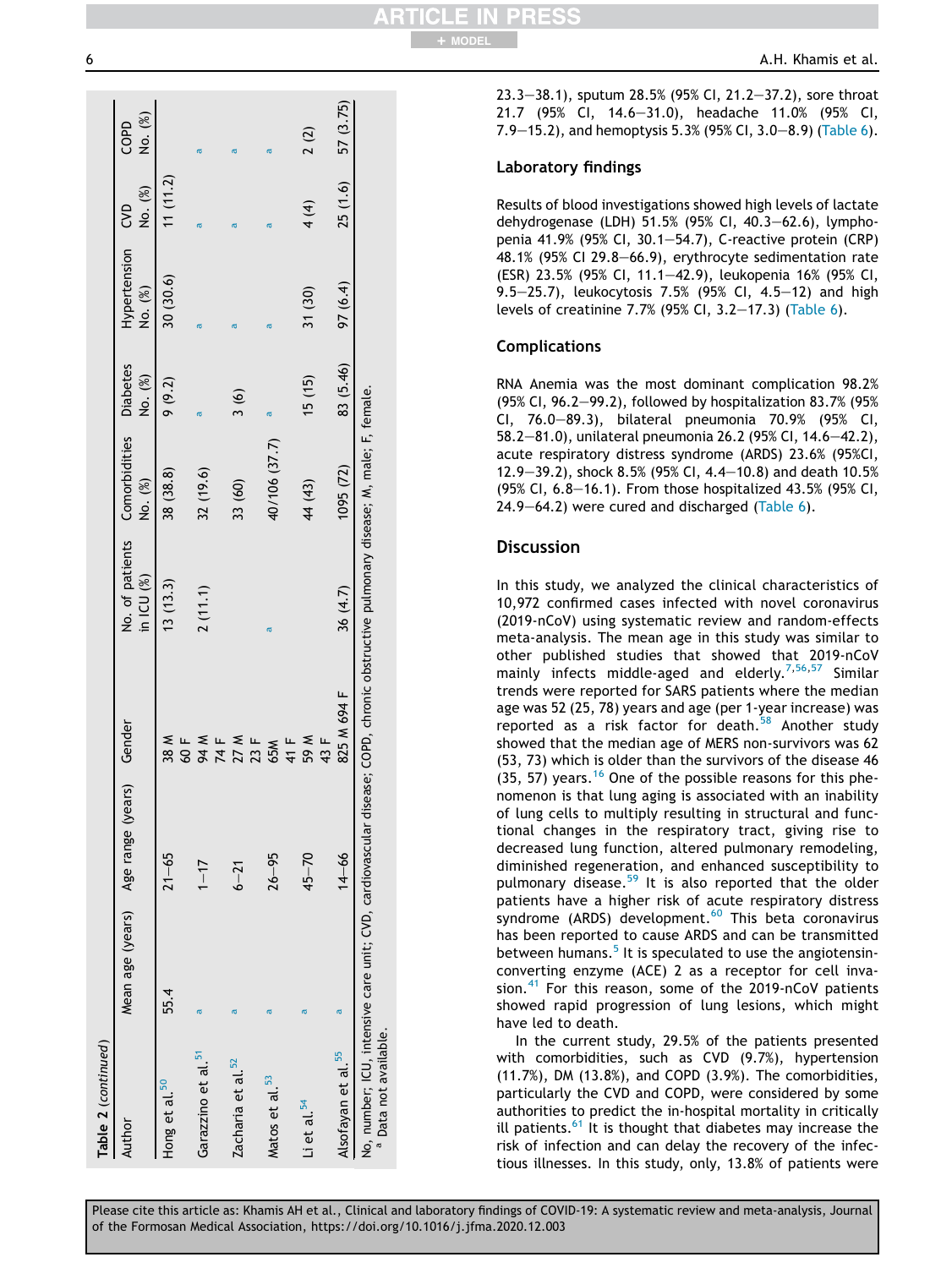#### Please cite this article as: Khamis AH et al., Clinical and laboratory findings of COVID-19: A systematic review and meta-analysis, Journal of the Formosan Medical Association, https://doi.org/10.1016/j.jfma.2020.12.003

**Table 3** Clinical feature of COVID-19 patients  $(N = 35)$ .

| Author                           | No.         | Fever<br>No. (%) | Cough<br>No. (%) | Sore Throat<br>No. (%) | Fatigue<br>No. (%) | Sputum<br>No. (%) | Headache<br>No. (%) | Hemoptysis<br>No. (%)   |
|----------------------------------|-------------|------------------|------------------|------------------------|--------------------|-------------------|---------------------|-------------------------|
| Chung et al. <sup>24</sup>       | 21          | 14(66.7)         | 9(42.9)          | a                      | 6(28.6)            | a                 | 3(14.3)             | $\mathbf{a}$            |
| Chen et al. <sup>11</sup>        | 29          | 28(96.6)         | 21(72.4)         | a                      | 12(41.4)           | 21(72.4)          | 2(6.9)              | a                       |
| Wang et al. <sup>25</sup>        | 138         | 136 (98.6)       | 82 (59.4)        | 24 (17.4)              | 138 (100)          | 37(26.8)          | 9(6.5)              | a                       |
| Kui et al. <sup>26</sup>         | 137         | 112(81.8)        | 66 (48.2)        | a                      | 44 (32.1)          | 6(4.4)            | 13(9.5)             | 7(5.1)                  |
| Chang et al. <sup>27</sup>       | 13          | 12(9.3)          | 6(46.2)          | a                      | 3(23.1)            | 2(15.4)           | 3(23.1)             | a                       |
| To et al. $^{28}$                | 12          | a                |                  | a                      | a                  | a                 | a                   | a                       |
| COVID-19 team <sup>29</sup>      | 15          | 14(93.3)         | 11(73.3)         | $\mathbf{a}$           | $\mathbf{a}$       | $\overline{a}$    | a                   | a                       |
| Yueying et al. <sup>30</sup>     | 63          | a                | a                | $\mathsf{a}$           | a                  | $\overline{a}$    | a                   | $\mathsf{a}$            |
| Li et al. $31$                   | 24          | 19 (79.2)        | 6(25)            | $\mathsf{a}$           | 6(25.0)            | $\mathsf{a}$      | 4(16.7)             | a                       |
| Feng et al. <sup>32</sup>        | 21          | 18(85.7)         | 12(57.1)         | 4(19.0)                | 11(52.4)           | 6(28.6)           | a                   | a                       |
| Liang et al. <sup>33</sup>       | 1590        | $\overline{a}$   | a                | a                      | a                  | a                 | a                   | $\mathbf{a}$            |
| Zhang et al. <sup>34</sup>       | 9           | 8(88.9)          | 5(55.6)          | 4(44.4)                | 4(44.4)            | a                 | a                   | a                       |
| Feng et al. <sup>35</sup>        | 15          | 5(33.3)          | 1(6.7)           | a                      | a                  | a                 | a                   | $\mathsf{a}$            |
| Wang et al. <sup>17</sup>        | 34          | 17(50.0)         | 13(38.2)         | $\mathsf{a}$           | a                  | a                 | a                   | a                       |
| Xiaobo et al. <sup>36</sup>      | 52          | 51(98.1)         | 40 (76.9)        | a                      | 6(76.9)            | a                 | 3(11.5)             | a                       |
| Zhou <sup>37</sup>               | 191         | 180 (94)         | 151 (79)         | a                      | 44 (23)            | 44 (23)           | a                   | a                       |
| Qiu et al. <sup>38</sup>         | 36          | 13(36)           | 7(21)            | 2(6)                   | a                  | a                 | 3(8)                | $\mathsf{a}$            |
| Shaoshuai W et al. <sup>39</sup> | $2^{\circ}$ | 1(50)            | 0                | 0                      | 0                  | 0                 | 0                   | 0                       |
| $Xia^{40}$                       | 20          | 12(60)           | 13(65)           | 1(5)                   | 1(5)               | a                 | a                   | a                       |
| Wan et al. <sup>41</sup>         | 135         | 120              | 102              | a                      | a                  | 12                | 34                  | 4                       |
| Liu et al. <sup>42</sup>         | 56          | 44               | 21               | a                      | 5                  | 21                | a                   | a                       |
| Zhao <sup>43</sup>               | 19          | 15               | 15               | 4                      | $\overline{2}$     | $\mathbf{a}$      | $\overline{2}$      | a                       |
| Zhou et al. <sup>10</sup>        | 62          | 53               | 28               | $\overline{a}$         | 14                 | 28                | $\overline{a}$      | $\mathsf{a}$            |
| Wang <sup>44</sup>               | 69          | 40 (78)          | 38 (55)          | a                      | 29(42)             | a                 | a                   | $\mathsf{a}$            |
| Lei et al. <sup>45</sup>         | 20          | 16(80.0)         | 11(55.0)         | 4(20.0)                | 7(35.0)            | a                 | a                   | $\mathsf{a}$            |
| Lei Pan et al. <sup>46</sup>     | 204         | 95 (92.23)       | a                | a                      | 54 (52.42)         | a                 | a                   | $\mathsf{a}$            |
| Fan et al. <sup>47</sup>         | 150         | 122 (81.33)      | 99 (66.00)       |                        | 33(22.0)           |                   | 6(4.0)              |                         |
| Richardson et al. <sup>48</sup>  | 5700        | 5644             | a                | $\mathbf{a}$           | a                  | a                 | a                   | $\overline{\mathbf{a}}$ |
| Li et al. <sup>49</sup>          | 93          | 89 (96)          | 66 (71)          | a                      | 63(68.0)           | 29(31)            | a                   | $\mathbf{a}$            |
| Hong et al. <sup>50</sup>        | 98          | 62(63.3)         | 58 (59.2)        |                        |                    | 39 (39.8)         |                     |                         |
| Garazzino et al. <sup>51</sup>   | 168         | 138 (82.1)       | 82 (48.8)        | $\mathsf{a}$           | a                  | a                 | a                   | $\overline{a}$          |
| Zacharia et al. <sup>52</sup>    | 50          | 40 (80)          | 23(46)           | 6(12)                  | a                  | a                 | a                   | $\mathsf{a}$            |
| Matos et al. <sup>53</sup>       | 106         | $\mathsf{a}$     | a                | a                      | a                  | $\overline{a}$    | a                   | $\mathbf{a}$            |
| Li et al. <sup>54</sup>          | 102         | 94 (92)          | 77 (75)          |                        | 35(34)             | 26(25)            |                     | 5(5)                    |
| Alsofayan et al. <sup>55</sup>   | 1519        | 333 (85.6)       | 429 (89.4)       | 257 (81.6)             |                    |                   | 193 (27.3)          |                         |

+ MODEL

No, number.

a Data not available.

found to have DM and there is no evidence that DM complicated their recovery status. Recent studies also showed that diabetes had no significant correlation with the initiation, progression, and prognosis of ARDS. $62,63$  A hypothesis is that there are more hypertensive patients who developed the 2019-CoV infection, which is related to the ACE inhibitors used in these patients which could indirectly increase the cellular ACE2 receptors, which may be the receptors for 2019-CoV. However, the exact roles of age and underlying disease played in the development and progression of novel coronavirus pneumonia require further investigation.

In this study, the clinical manifestations of patients diagnosed with COVID-19 infection most commonly includes fever (82.0%) and cough (54.3%). Other studies also reported that fever is the most observed symptom among the effected patients, furthermore, fever frequency is similar in SARS and MERS. $64-67$  However, cough frequency was highest in SARS (92.1%),<sup>15</sup> followed by MERS MERS (72%),<sup>16</sup> and least in this COVID-19 study [54.3%]. Other clinical manifestations such as fatigue (30.2%), sputum (28.5%), sore throat (21.7%), headache (11.0%), and hemoptysis (5.3%) were also reported in this study. Similar observations have also been reported by other investigators,  $68,69$ nevertheless, these clinical symptoms are rather nonspecific and may mimic influenza or atypical pneumonia of other causes such as mycoplasma, chlamydia, and legionella.

In this study, results of blood investigations showed lymphopenia (41.9%), CRP (48.1%), elevated ESR (23.5%), leukopenia (16.0%), leukocytosis (7.5%), and high creatinine (7.7%). The increased white blood cell (WBC) count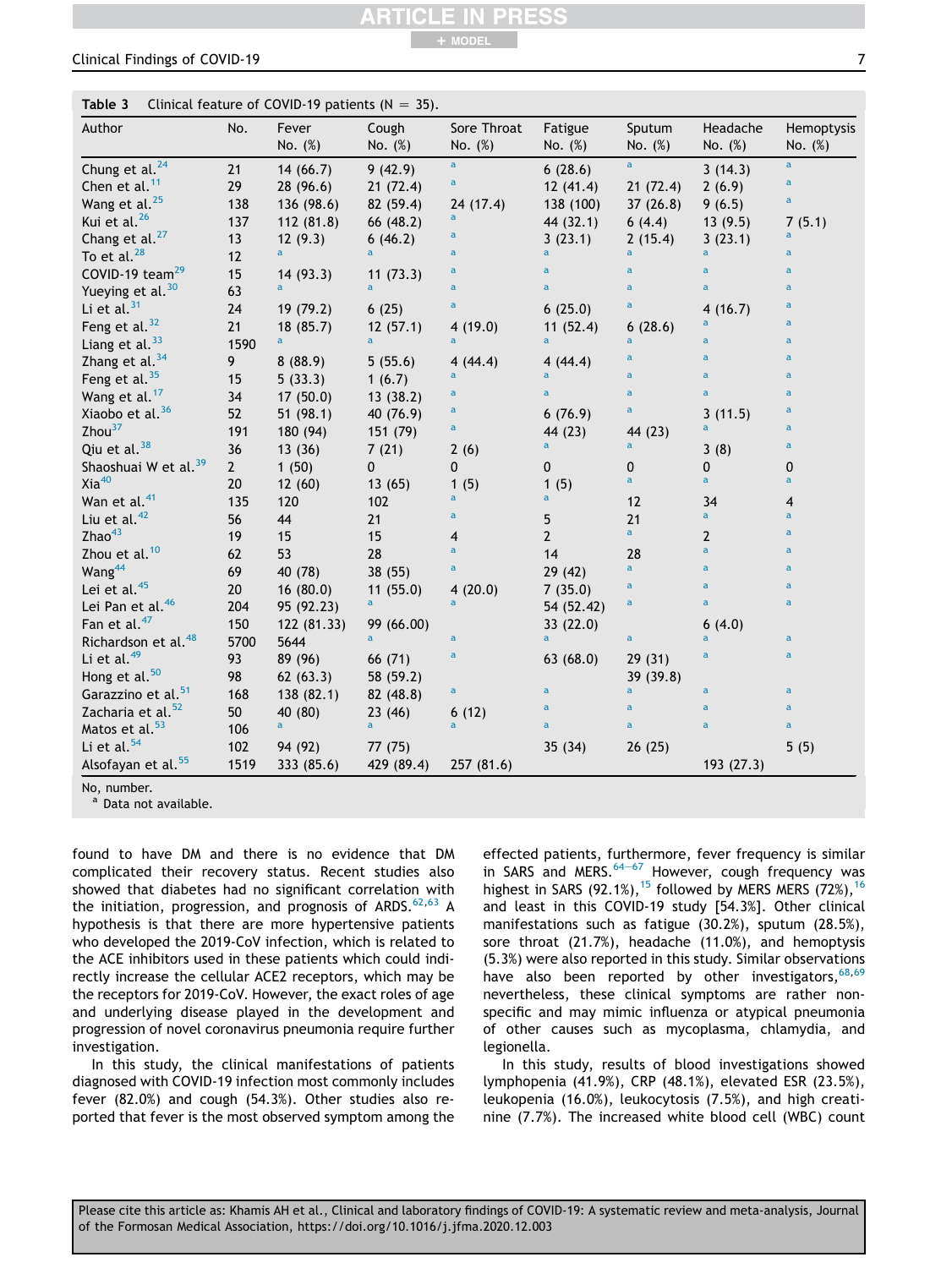8 A.H. Khamis et al.

| Author                          | No.  | Leukocytosis<br>No. (%) | Leukopenia<br>No. (%) | Lymphopenia<br>No. (%) | High Creatinine<br>No. (%) | High LDH<br>No. (%) | High CR<br>No. (%) | <b>ESR</b> elevated<br>No. $(\%)$ |
|---------------------------------|------|-------------------------|-----------------------|------------------------|----------------------------|---------------------|--------------------|-----------------------------------|
| Chung et al. <sup>24</sup>      | 21   | a                       | $\overline{a}$        | $\overline{a}$         | $\overline{a}$             | $\overline{a}$      | $\overline{a}$     | $\overline{a}$                    |
| Chen et al. $11$                | 29   | 6(20.7)                 | 6(20.7)               | 20(69.0)               | 2(6.9)                     | 20(6.9)             | 27(93.1)           | $\mathsf{a}$                      |
| Wang et al. <sup>25</sup>       | 138  | $\mathbf 0$             | 0                     | 97 (70.3)              | a                          | 55(39.9)            | $\mathsf{a}$       | $\overline{a}$                    |
| Kui et al. <sup>26</sup>        | 137  | 26(19.0)                | 51 (37.2)             | 99 (72.3)              | a                          | a                   | $\overline{a}$     | $\overline{a}$                    |
| Chang et al. <sup>27</sup>      | 13   | a                       | a                     | a                      | a                          | $\mathbf{a}$        | $\mathbf{a}$       | $\overline{a}$                    |
| To et al. $^{28}$               | 12   | a                       | a                     | a                      | a                          | $\mathbf{a}$        | $\mathbf{a}$       | $\overline{a}$                    |
| COVID-19 team <sup>29</sup>     | 15   | a                       | $\mathsf{a}$          | a                      | a                          | $\mathsf{a}$        | $\mathbf{a}$       | $\mathsf{a}$                      |
| Yueying et al. <sup>30</sup>    | 63   | a                       | a                     | a                      | a                          | $\mathsf{a}$        | a                  | $\mathsf{a}$                      |
| Li et al. $31$                  | 24   | a                       | a                     | a                      | a                          | $\mathsf{a}$        | a                  | a                                 |
| Feng et al. $32$                | 21   | a                       | a                     | a                      | a                          | $\mathsf{a}$        | $\mathsf{a}$       | $\mathsf{a}$                      |
| Liang et al. $33$               | 1590 | a                       | a                     | a                      | a                          | $\mathsf{a}$        | $\mathsf{a}$       | $\overline{a}$                    |
| Zhang et al. $34$               | 9    | 1(11.1)                 | $\mathsf{a}$          | 2(22.2)                | a                          | $\mathsf{a}$        | 5(55.6)            | $\mathsf{a}$                      |
| Feng et al. $35$                | 15   | a                       | 8(53.3)               | a                      | a                          | $\mathsf{a}$        | a                  | $\overline{a}$                    |
| Wang et al. <sup>17</sup>       | 34   | 5(14.7)                 | 1(2.9)                | 1(2.9)                 | a                          | 10(29.4)            | 1(2.9)             | 5(14.7)                           |
| Xiaobo et al. <sup>36</sup>     | 52   |                         |                       | a                      | $\mathsf{a}$               | a                   | a                  | a                                 |
| Xia et al. <sup>40</sup>        | 20   | 2(10)                   | 4(20)                 | 7(35)                  | $\mathbf{a}$               | a                   | 9(45)              | $\mathsf{a}$                      |
| Zhou et al. $37$                | 191  | 40 (21)                 | 32(17)                | 77 (40)                | 8(4)                       | 123 (67)            | a                  | $\mathbf{a}$                      |
| Qiu et al. <sup>38</sup>        | 36   | a                       | 7(19)                 | 11(31)                 | 0(0)                       | a                   | 1(2.)              | 0(0)                              |
| Wan et al. <sup>41</sup>        | 135  | 9(6.67)                 | 28(20.)               | 68 (50.4)              | 6(4.4)                     | 58 (43)             | 40 (29.6)          | a                                 |
| Liu et al. $42$                 | 56   | 4(7.1)                  | 11(19.6)              | 17(30.4)               | a                          | $\overline{a}$      | a.                 | $\overline{a}$                    |
| Zhao et al. <sup>46</sup>       | 19   | 2(5.9)                  | 11(32.4)              | 22(64.7)               | a                          | 6(17.6)             | 30(88.2)           | $\mathbf{a}$                      |
| Zhou et al. <sup>10</sup>       | 62   | a                       | 6(20.0)               | 24(80.0)               | a                          | a                   | 27 (100)           | 18(66.7)                          |
| Wang et al. <sup>44</sup>       | 69   | 1(1)                    | 36(54)                | 28(42.0)               | a                          | 25(41)              | 6(10%)             | 30(52)                            |
| Lei et al. <sup>45</sup>        | 20   | $\mathbf{a}$            | a                     | a                      | 1(5.0)                     | a                   | a                  | a                                 |
| Lei Pan et al. <sup>46</sup>    | 204  | a                       | a                     | a                      | a                          | a                   | $\overline{a}$     | $\overline{a}$                    |
| Fan et al. <sup>47</sup>        | 150  | 2(1.33)                 | 34 (22.67)            | 79 (52.67)             | a                          | a                   | a                  | a                                 |
| Richardson et al. <sup>48</sup> | 5700 | a                       | a                     | 3387 (60)              | a                          | 4003                | 4517               | a                                 |
| Li et al. $49$                  | 93   | a                       | $\mathsf{a}$          | a                      | a                          | a                   | $\mathbf{a}$       | $\mathsf{a}$                      |
| Hong et al. <sup>50</sup>       | 98   | 9(9.2)                  | 18 (18.4)             | 40 (40.8)              | 29<br>(29.6)               | 47 (50.5)           | 61(67.8)           | a                                 |
| Garazzino et al. <sup>51</sup>  | 168  | a                       | a                     | a                      | a                          | a                   | a                  | $\mathsf{a}$                      |
| Zacharia et al. <sup>52</sup>   | 50   | a                       | a                     | 36 (72)                | a                          | $\mathsf{a}$        | $\mathsf{a}$       | $\mathsf{a}$                      |
| Matos et al. <sup>53</sup>      | 106  | a                       | a                     | a                      | a                          | $\mathsf{a}$        | $\mathsf{a}$       | $\overline{a}$                    |
| Li et al. $54$                  | 102  | 16(15)                  | 11(11)                | 66 (65)                | 13(13)                     | 75 (74)             | 86 (84)            | $\mathsf{a}$                      |
| Alsofyan et al. <sup>55</sup>   | 1519 | 3(3.5)                  | 9(10.6)               | 24(37.5)               | a                          | a                   | $\mathbf{a}$       | $\mathbf{a}$                      |

No, number; LDH, Lactate dehydrogenase; ESR, erythrocyte sedimentation rate.

<sup>a</sup> Data not available.

suggesting that comorbid bacterial or fungal infection might have occurred in these patients. Similar to previous studies, this study found that patients had lower lymphocyte count and lymphocyte percentage. Previous studies found that during the acute phase of SARS-CoV infection in humans, the blood lymphocyte counts were decreased. $70-72$  Another study suggested that lymphocyte cells may play protective roles in coronavirus infection. $73$ Lower lymphocytes counts may be because the viral infection causes persistent consumption and/or insufficient regeneration of lymphocytes. Similar to previous study, the level of CRP in patients infected with 2019-nCoV is high.<sup>5</sup> Moreover, CRP was a significant predictor for disease severity in SARS.<sup>74</sup>

In this study, RNA anemia (98.2%) was the most dominant complication of patients infected with COVID-19, followed by patients requiring hospitalization (83.7%), and bilateral pneumonia (70.9%). Furthermore, other studies reported that 45% of patients showed signs of pulmonary fibrosis within one month after being infected with SARS-CoV.<sup>75</sup> Another study found lung fibrosis in 33% of patients who have recovered from MERS-CoV.<sup>76</sup> It is possible that pulmonary fibrosis will become one of the serious complications in patients with 2019-nCoV infection.<sup>77</sup>

In this study 10.5% of patients died and similar numbers were recovered and discharged from the hospital. In comparison with data from other countries, for example, in South Korea the case fatality rate (10.4%) was in patients aged 80 years and over, in the 70 year-age group (5.4%), in the  $60-69$  years (1.51%), in the 50 year age-group (0.37%). Even lower rates were seen in the younger population, dropping to zero in those 29 years and younger,  $^{78}$  likewise, in China, the case fatality rate was higher in the early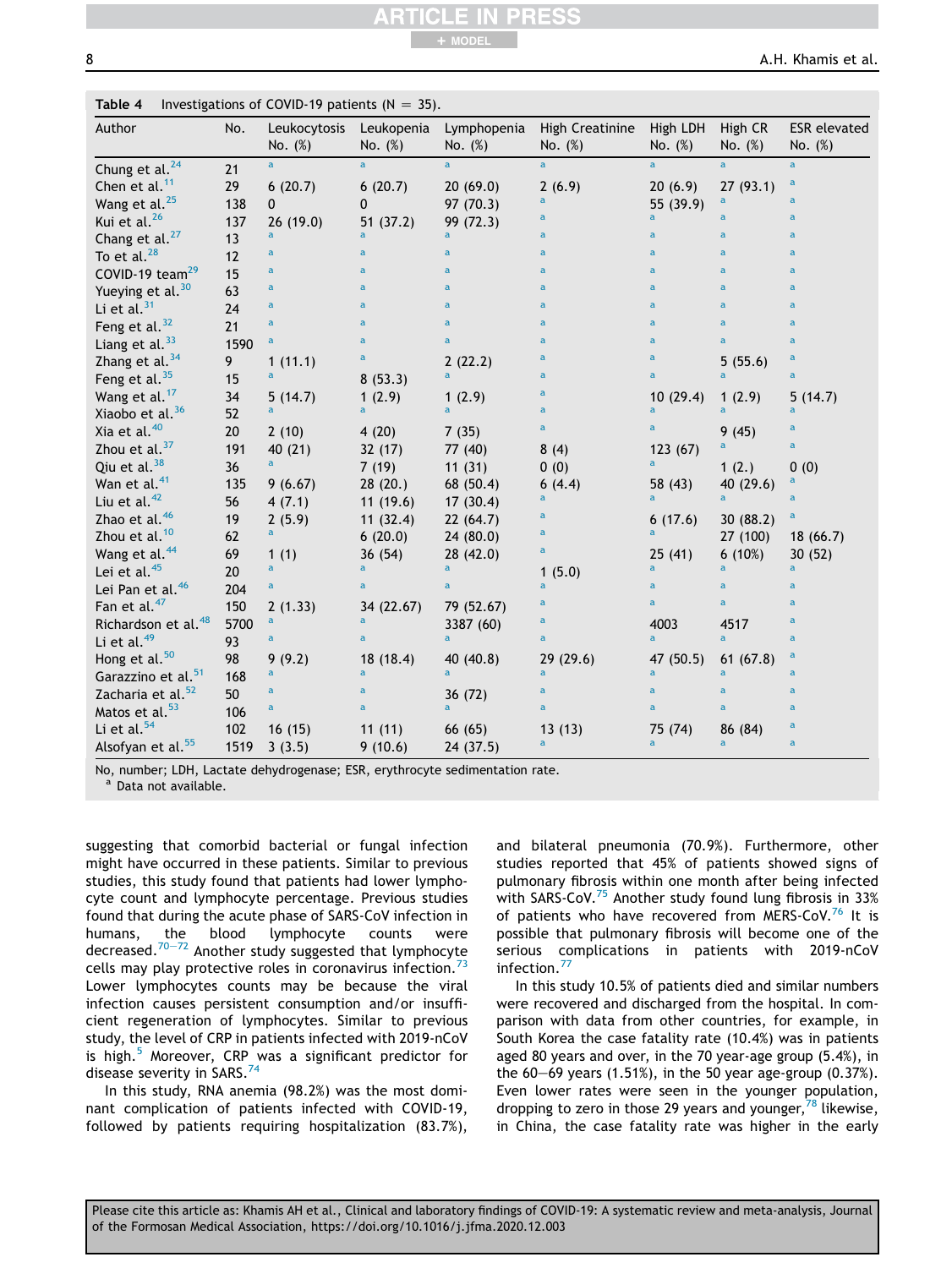| Author                          | No.      | Unilateral Pneumonia Bilateral Pneumonia Ground Glass Acute Respiratory<br>No. (%) | No. (%)                   | opacity<br>No. $(\%)$     | distress<br>No. (%) | RNA Anemia Shock<br>No. (%) | No. (%)        | Hospitalization<br>No. $(\%)$ | Discharge<br>No. (%) | Death<br>No. $(\%)$ |
|---------------------------------|----------|------------------------------------------------------------------------------------|---------------------------|---------------------------|---------------------|-----------------------------|----------------|-------------------------------|----------------------|---------------------|
| Chung et al. <sup>24</sup>      | 21       | 2(1.5)                                                                             | 16(11.8)                  | 18(13.2)                  | $\mathbf{a}$        | 21(15.4)                    | $\mathbf a$    | 21(15.4)                      | $\mathbf{a}$         | $\mathbf{a}$        |
| Chen et al. $11$                | 29       | $\mathbf{a}$                                                                       | a.                        | 29 (100)                  | $\mathbf a$         | 29 (100)                    | a              | 27(9.1)                       | a                    | 2(6.9)              |
| Wang et al. <sup>25</sup>       | 138      | 0(0)                                                                               | 138 (100)                 | 138 (100)                 | 27(19.6)            | 138 (100)                   | 12(8.7)        | 138 (100)                     | 47 (34.1)            | 6(4.3)              |
| Kui et al. <sup>26</sup>        | 137      | $\mathsf{a}$                                                                       | 36(26.3)                  | 55 $(40.1)$               | $\mathsf{a}$        | 137 (100)                   | a              | 77(56.6)                      | 44 (32.4)            | 16(11.8)            |
| Chang et al. <sup>27</sup>      | 13       | 1(7.7)                                                                             | $\overline{a}$            | 6(46.2)                   | $\mathsf{a}$        | 13 (100)                    | a              | 12(92.3)                      | 1(7.7)               | a                   |
| To et al. $^{28}$               | 12       | $\mathsf{a}$                                                                       |                           | $\overline{a}$            | $\mathsf{a}$        | 12 (100)                    | a              | 12(100)                       | a.                   | $\mathsf{a}$        |
| COVID-19 team <sup>29</sup>     | 15       | $\mathbf{a}$                                                                       | a                         | $\mathbf{a}$              | $\mathsf{a}$        | 15 (100)                    | a              | 11(73.3)                      | a                    | $\mathbf{a}$        |
| Yueying et al. <sup>30</sup>    | 63       | $\mathbf{a}$                                                                       | 38 (60.3)                 | 14(22.2)                  | $\mathsf{a}$        | 63 (100)                    | $\overline{a}$ | $\overline{a}$                | $\overline{a}$       | $\overline{a}$      |
| Li et al. $31$                  | 24       | $\overline{a}$                                                                     | a                         | $\mathbf{a}$              | $\mathbf a$         | 24 (100)                    | $\mathbf{a}$   |                               | a                    | $\mathsf{a}$        |
| Feng et al. $32$                | 21       | 18(85.7)                                                                           |                           | $\overline{a}$            | $\mathsf{a}$        | 21(100)                     | $\mathsf{a}$   | 21 (100)                      | a                    | $\mathsf{a}$        |
| Liang et al. $33$               | 1590     | $\mathsf{a}$                                                                       | a                         | $\mathbf{a}$              | $\mathsf{a}$        | $\mathsf{a}$                | $\mathbf{a}$   | 1590 (100)                    | a                    | $\mathsf{a}$        |
| Zhang et al. $34$               | 9        | 2(2.22)                                                                            | 5(55.6)                   | 7(77.8)                   | $\mathsf{a}$        | 9(100)                      | a              | 9(100)                        | a                    | $\mathbf{a}$        |
| Feng et al. $35$                | 15       | 4(26.7)                                                                            | 8(53.3)                   | $\mathbf{a}$              | $\mathsf{a}$        | 15 (100)                    | $\overline{a}$ | a                             | 15 (100)             | $\mathbf{a}$        |
| Wang et al. <sup>17</sup>       | 34       | $\mathsf{a}$                                                                       | 34 (100)                  | 34 (100)                  | $\mathsf a$         | 34 (100)                    | a              | 34 (100)                      | 34 (100)             | $\mathbf{a}$        |
| Xiaobo et al. <sup>36</sup>     | 52       | $\mathbf{a}$                                                                       | $\overline{a}$            | $\mathbf{a}$              | 35(67.3)            | $\mathsf{a}$                | a              | 52 (100)                      | a                    | 32(61.5)            |
| Xia et al. <sup>40</sup>        | 20       | 6(30)                                                                              | 10(50)                    | 12(60)                    | a                   | a                           | $\mathsf{a}$   | 20(100)                       |                      | $\mathbf{a}$        |
| Zhou et al. <sup>37</sup>       | 191      | $\overline{a}$                                                                     | 143 (75)                  | 136 (71)                  | 59 (31)             | $\overline{a}$              | 38(20)         | 191 (100)                     | 137(71.7)            | 54 (28.3)           |
| Wang et al. <sup>39</sup>       | 1        | 1(100)                                                                             | a.                        | 1(100)                    | $\mathbf{a}$        | a                           | a              | 1(100)                        | a                    | a                   |
| Qiu et al. $38$                 | 36       | $\mathsf{a}$                                                                       | $\mathbf{a}$              | 19(53)                    | a                   | $\overline{a}$              | 0(0)           | 36 (100)                      |                      | $\mathbf{a}$        |
| Wan et al. <sup>41</sup>        | 135      | $\mathbf{a}$                                                                       | 135 (100.0)               | $\mathsf{a}$              | 21(15.6)            |                             | 1(0.7)         | 120 (88.9)                    | 15(42.9)             | 1(0.7)              |
| Liu et al. $42$                 | 56       | 16(28.6)                                                                           | 40 (71.4)                 | $\mathbf{a}$              | $\mathbf{a}$        | $\overline{a}$              | 3(5.4)         |                               | 53 (94.6)            | 3(5.4)              |
| Zhao et al. <sup>43</sup>       | 19       | 15(44.1)                                                                           | 19(55.9)                  | 18(52.9)                  | $\mathsf{a}$        | a                           | $\mathbf{a}$   |                               | $\overline{a}$       | $\mathbf{a}$        |
| Zhou et al <sup>-10</sup>       | 62       | 10(16.1)                                                                           | 52 (83.9)                 | 25(40.3)                  | $\mathsf{a}$        | $\overline{a}$              | a              |                               |                      | $\mathbf{a}$        |
| Wang et al. <sup>44</sup>       | 69       | $\mathbf{a}$                                                                       | a                         | $\mathbf{a}$              | $\mathsf{a}$        | a                           | $\mathsf{a}$   | 44 (65.7)                     | 18(26.9)             | 5(7.5)              |
| Lei et al. <sup>45</sup>        | 20       | 2(10.0)                                                                            | 18 (90.0)                 | 16(80.0)                  | 1(5.0)              |                             | 1(5.0)         | 6(30.0)                       | 14(70.0)             | 0(0.0)              |
| Lei Pan et al. <sup>46</sup>    | 204      | $\mathsf{a}$                                                                       | $\overline{a}$            | $\overline{a}$            | $\mathbf{a}$        | a                           | a              | a                             | 168 (82.35)          | 36 (17.65)          |
| Fan et al. <sup>47</sup>        | 150      | 67 (44.67)                                                                         | 83 (55.33)                | 93 (62.00)                | $\mathsf{a}$        | a                           | a              | a                             | a                    | $\mathbf{a}$        |
| Richardson et al. <sup>48</sup> | 5700     | $\mathsf a$                                                                        | a.                        | $\mathsf{a}$              | $\mathbf a$         | $\overline{a}$              | $\overline{a}$ | a                             | 82 (13.5)            | 1381 (24.2)         |
| Li et al. $49$                  | 93       | 74 (80)                                                                            | 17(18)                    | $\mathbf{a}$              | $\mathsf{a}$        | a                           | $\mathbf{a}$   | $\overline{a}$                | 68 (73)              | 25(27)              |
| Hong et al. <sup>50</sup>       | 98       | 14(14.3)                                                                           | 34 (34.7)                 | 42 (42.9)                 | 13(13.3)            |                             | 9(9.1)         | 57 (58.2)                     | 30(30.6)             | 5(5.1)              |
| Garazzino et al. <sup>51</sup>  | 168      | $\mathsf{a}$                                                                       | $\overline{a}$            | $\overline{a}$            | $\mathbf{a}$        | a                           | a              | 110(65.1)                     | a                    | $\mathbf{a}$        |
| Zacharia et al. <sup>52</sup>   | 50       | $\mathsf{a}$                                                                       |                           | $\mathbf{a}$              | $\mathsf{a}$        | a                           | $\mathbf{a}$   | $\overline{a}$                | a                    |                     |
| Matos et al. <sup>53</sup>      |          |                                                                                    | 25(69)                    |                           | $\mathsf{a}$        | a                           | $\overline{a}$ |                               |                      | 1(2)                |
| Li et al. $54$                  | 106      | 7(6.6)<br>$\mathsf{a}$                                                             | 99 (93.4)<br>$\mathbf{a}$ | 79 (74.5)<br>$\mathbf{a}$ | $\mathsf{a}$        | a                           | $\mathbf{a}$   | 97 (91.5)                     | 9(8.5)               | 25(23.6)            |
|                                 | 102      |                                                                                    | $\overline{a}$            | $\mathbf{a}$              | $\mathsf{a}$        | $\overline{a}$              | $\overline{a}$ | 2(1.96)                       | 85(83.3)             | 15(14.7)            |
| Alsofyan et al. <sup>55</sup>   | 1519 $a$ |                                                                                    |                           |                           |                     |                             |                | 1087 (71.6)                   |                      | 10(0.65)            |

No, number.

<sup>a</sup> Data not available.

Clinical Findings of COVID-19 Clinical Findings of COVID-19

> ARTICLE IN PRESS MODEL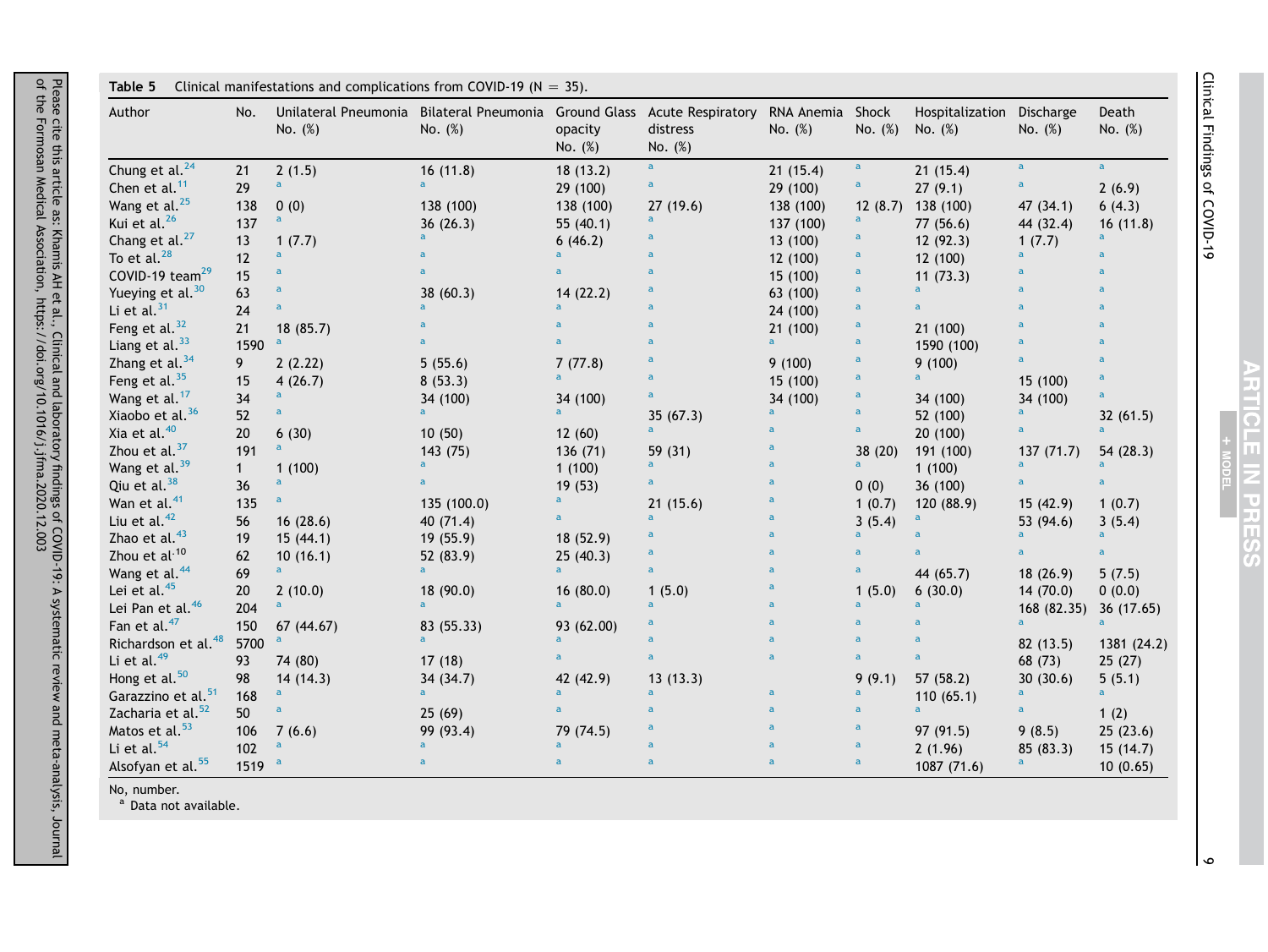10 **A.H. Khamis et al.** 

| Item                           | No. of studies | Prevalence% 95% CI |               | $\mathsf{n}$   | $l^2$       | $T^2$       | P-value for testing<br>heterogeneity. | Egger's test P |
|--------------------------------|----------------|--------------------|---------------|----------------|-------------|-------------|---------------------------------------|----------------|
| Demographical characteristics  |                |                    |               |                |             |             |                                       |                |
| Age (mean in years)            | 21             | 46.8               | $41.0 - 52.6$ | 20             | 99.78       | 180.467     | < 0.001                               | 0.0438         |
| Male                           | 33             | 54.0               | $51.3 - 56.7$ | 32             | 69.535      | 0.040       | < 0.001                               | 0.0189         |
| <b>Co-Morbidities</b>          |                |                    |               |                |             |             |                                       |                |
| Co-morbidities                 | 17             | 29.5               | $19.0 - 36.6$ | 16             | 98.738      | 1.372       | < 0.001                               | 0.8677         |
| <b>DM</b>                      | 17             | 13.8               | $8.7 - 21.1$  | 17             | 96.645      | 1.076       | < 0.001                               | 0.0183         |
| Hypertension                   | 15             | 11.7               | $5.7 - 22.6$  | 14             | 98.66       | 2.241       | < 0.001                               | 0.0025         |
| <b>CVD</b>                     | 16             | 9.7                | $6.5 - 14.2$  | 15             | 92.455      | 9.639       | < 0.001                               | 0.0441         |
| COPD                           | 14             | 3.9                | $2.9 - 5.3$   | 13             | 62.282      | 0.132       | $<$ 0.001                             | 0.1004         |
| <b>Clinical manifestations</b> |                |                    |               |                |             |             |                                       |                |
| Fever                          | 31             | 82.0               | $67.7 - 90.8$ | 30             | 98.557      | 4.531       | $<$ 0.001                             | 0.0117         |
| Cough                          | 29             | 54.3               | $45.5 - 62.9$ | 28             | 93.792      | 0.779       | < 0.001                               | 0.0090         |
| Fatigue                        | 21             | 30.2               | $23.3 - 38.1$ | 20             | 83.651      | 0.465       | $<$ 0.001                             | 0.9873         |
| Sputum                         | 13             | 28.5               | $21.2 - 37.2$ | 12             | 83.783      | 0.390       | < 0.001                               | 0.7643         |
| Sore Throat                    | 10             | 21.7               | $14.6 - 31.0$ | 9              | 74.296      | 0.338       | $<$ 0.001                             | 0.3871         |
| Headache                       | 13             | 11.0               | $7.9 - 15.2$  | 12             | 68.412      | 0.227       | < 0.001                               | 0.4517         |
| Hemoptysis                     | $\mathbf{3}$   | 5.3                | $3.0 - 8.9$   | $\overline{2}$ | 0           | $\pmb{0}$   | 0.424                                 | 0.1580         |
| Laboratory findings            |                |                    |               |                |             |             |                                       |                |
| Leukocytosis                   | 16             | 7.5                | $4.5 - 12$    | 15             | 85.716      | 0.842       | $<$ 0.001                             | 0.0093         |
| Leukopenia                     | 17             | 16.0               | $9.5 - 25.7$  | 16             | 93.670      | 1.342       | < 0.001                               | 0.2359         |
| Lymphopenia                    | 17             | 41.9               | $30.1 - 54.7$ | 16             | 97.302      | 1.074       | < 0.001                               | 0.0956         |
| <b>High Creatinine</b>         | $\overline{7}$ | 7.7                | $3.2 - 17.3$  | 6              | 86.947      | 1.135       | < 0.001                               | 0.1139         |
| High LDH                       | 10             | 51.5               | $40.3 - 62.6$ | 9              | 94.679      | 0.463       | < 0.001                               | 0.0074         |
| <b>CRP</b>                     | 12             | 48.1               | $29.8 - 66.9$ | 11             | 96.494      | 1.622       | < 0.001                               | 0.0215         |
| <b>ESR</b>                     | $\overline{4}$ | 23.5               | $11.1 - 42.9$ | 3              | 79.739      | 0.752       | 0.002                                 | 0.0214         |
| <b>Complications</b>           |                |                    |               |                |             |             |                                       |                |
| RNA Anemia                     | 13             | 98.2               | $96.2 - 99.2$ | 12             | $\mathbf 0$ | $\mathbf 0$ | 0.974                                 | 0.0001         |
| Hospitalization                | 23             | 83.7               | $76.0 - 89.3$ | 22             | 89.67       | 0.784       | < 0.001                               | 0.0613         |
| <b>Bilateral Pneumonia</b>     | 19             | 70.9               | $58.2 - 81.0$ | 18             | 92.552      | 1.207       | < 0.001                               | 0.0485         |
| Unilateral Pneumonia           | 15             | 26.2               | $14.6 - 42.2$ | 14             | 91.829      | 1.723       | < 0.001                               | 0.2087         |
| <b>ARDS</b>                    | 6              | 23.6               | $12.9 - 39.2$ | 5              | 91.623      | 0.703       | $<$ 0.001                             | 0.7139         |
| Shock                          | $\overline{7}$ | 8.5                | $4.4 - 10.8$  | 6              | 74.476      | 0.516       | < 0.001                               | 0.0254         |
| Discharge                      | 16             | 43.5               | $24.9 - 64.2$ | 15             | 98.13       | 2.84        | < 0.001                               | 0.8226         |
| Death                          | 17             | 10.5               | $6.8 - 16.1$  | 16             | 94.32       | 0.816       | < 0.001                               | 0.0214         |

+ MODEL

No, number; CI, confidence interval; DM, diabetes mellitus; CVD, cardiovascular disease; COPD, chronic obstructive pulmonary disease ICU, intensive care unit. LDH, lactate dehydrogenase; ARDS, acute respiratory distress syndrome; CRP, C-reactive protein. Q Cochran's Q statistic for heterogeneity. n, degree of freedom,  $l^2$  Index for the degree of heterogeneity. T<sup>2</sup> Tau-squared measure of heterogeneity.

stages of the outbreak (17%) and reduced for patients with symptoms after first February  $(0.7\%)$ .<sup>79</sup>

## Conclusion

Patients infected with the COVID-19 coronavirus had a wide clinical presentation with non-specific symptoms. With the major global outbreak of COVID-19, further research in the development of rapid diagnostic tests and an effective treatment are urgently needed.

## Funding source

This research did not receive any specific grant from funding agencies in the public, commercial, or not-forprofit sectors.

## Ethical approval

Approval was not required.

## Declaration of competing interest

The authors have no conflicts of interest relevant to this article.

## References

- 1. Mäkelä M, Puhakka T, Ruuskanen O, Leinonen M, Saikku P, Kimpimäki M. Viruses and bacteria in the etiology of the common cold. *J Clin Microbiol* 1998;36(2):539-42.
- 2. Jan M, Banach B, Susan C. Morphogenesis of coronavirus HCoV-NL63 in cell culture: a transmission electron microscopic study. **Open Infect Dis J 2008;2:52-8.**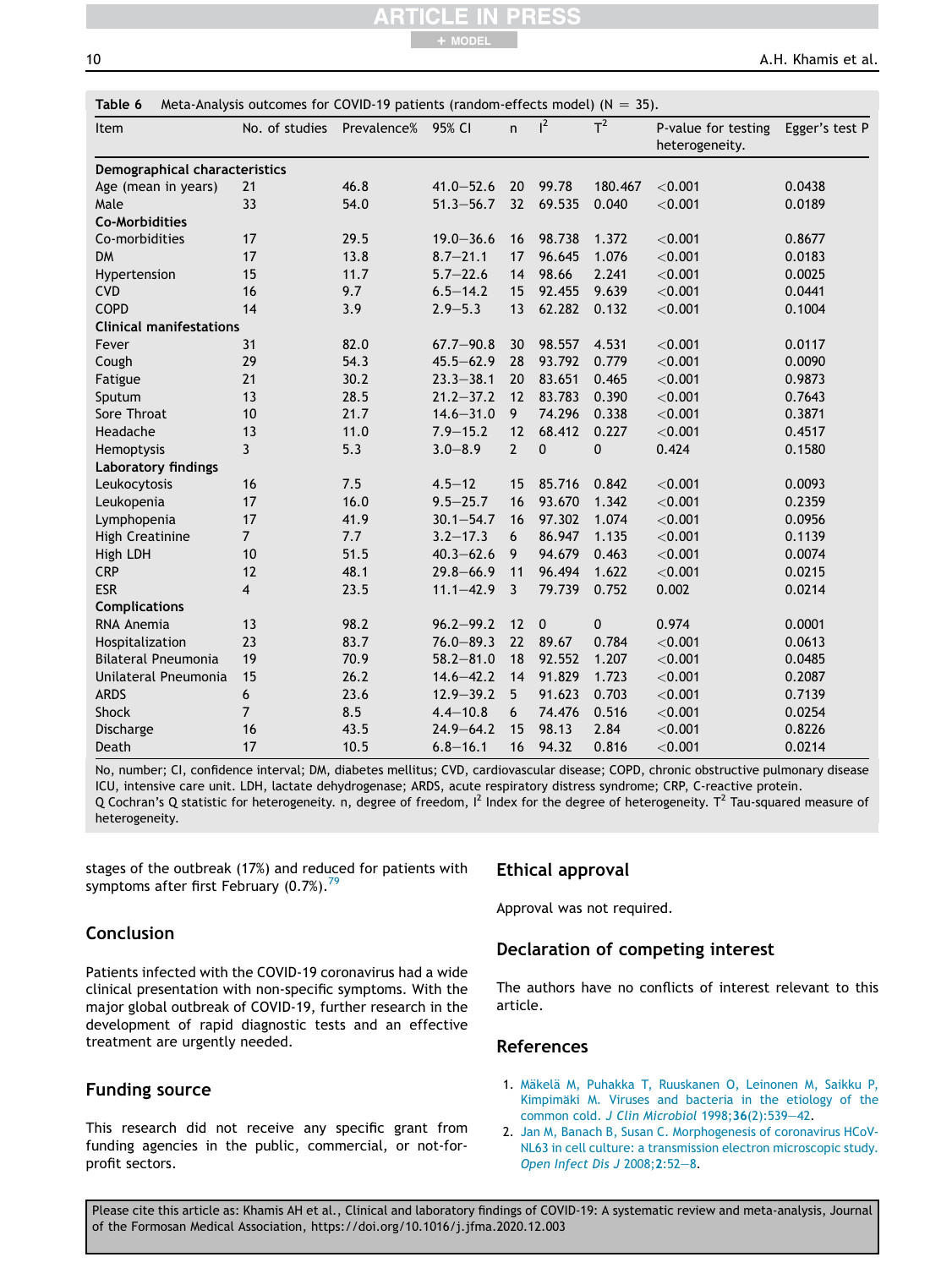## Clinical Findings of COVID-19 11

- 3. Adhikari S, Meng S, Wu Y, Yu-Ping M, Rui-Xue Y, Qing-Zhi W, et al. Epidemiology, causes, clinical manifestation and diagnosis, prevention and control of coronavirus disease (COVID-19) during the early outbreak period: a scoping review. *Infect Dis Poverty* 2020;9:29. https://doi.org/10. 1186/s40249-020-00646-x.
- 4. World Health Organization. *Novel coronavirus (2019-nCoV) situation report - 10 30*. https://www.who.int/docs/defaultsource/coronaviruse/situation-reports/20200130-sitrep-10  $ncov.pdf?sfvrsn = d0b2e480_2.2020; January 2020.$
- 5. Chan JF, Yuan S, Kok KH, To KK, Chu H, Yang J, et al. A familial cluster of pneumonia associated with the 2019 novel coronavirus indicating person-to-person transmission: a study of a family cluster. *Lancet* 2020;395:514-23. https://doi.org/10. 1016/S0140-6736(20)30154-9.
- 6. Chen N, Zhou M, Dong X, Jieming Q, Fengyun G, Yang H, et al. Epidemiological and clinical characteristics of 99 cases of 2019 novel coronavirus pneumonia in Wuhan, China: a descriptive study. *Lancet* 2020. https://doi.org/10.1016/S0140-6736(20) 30211-7.
- 7. Huangm C, Wang Y, Li X, Lili R, Jianping Z, Yi H, et al. Clinical features of patients infected with 2019 novel coronavirus in Wuhan, China. *Lancet* 2020;395:497-506. https: //doi.org/10.1016/S0140-6736(20)30183-5.
- 8. Bastola A, Sah R, Rodriguez-Morales A, Bibek Kumar L, Runa J, Hemant Chanda O, et al. The first 2019 novel coronavirus case in Nepal. *Lancet Infect Dis* 2020; 20:279-80.
- 9. The L. Emerging understandings of 2019-nCoV. *Lancet* 2020; 395:311. https://doi.org/10.1016/S0140-6736(20)30186-0.
- 10. Zhou P, Yang X, Wang X, Hu B, Zhang L, Zhang W. Discovery of a novel coronavirus associated with the recent pneumonia outbreak in humans and its potential bat origin. *Nature* 2020. https://doi.org/10.1038/s41586-020-2012-7.
- 11. Chen L, Liu HG, Liu W, Liu J, Liu K, Shang J, et al. Analysis of clinical features of 29 patients with 2019 novel coronavirus pneumonia. *Zhonghua Jiehe He Huxi Zazhi* 2020;43:E005.
- 12. Al-Tawfiq J, Zumla A, Memish Z. Travel implications of emerging coronaviruses: SARS and MERS-CoV. *Trav Med Infect* Dis 2014:12:422-8.
- 13. World Health Organization. *Pneumonia of unknown cause* e *China*. https://www.who.int/csr/don/05-january-2020 pneumonia-of-unkown-cause-china/en/.2020.
- 14. Rodriguez-Morales A, Bonilla-Aldana D, Balbin-Ramon G, Ali A, Ranjit S, Alberto P, et al. History is repeating itself, a probable zoonotic spillover as a cause of an epidemic: the case of 2019 novel Coronavirus. *Infect Med* 2020;28:3-5.
- 15. Joseph S, Kwok Y, Albert D, Klaus S. The severe acute respiratory syndrome. *N Engl J Med* 2003;349:2431-41. https: //doi.org/10.1056/NEJMra032498.
- 16. Arabi Y, Al-Omari A, Mandourah Y, Fahad A, Anees A, Basem A, et al. Critically ill patients with the Middle East respiratory syndrome: a multicenter retrospective cohort study. *Crit Care Med* 2017;45:1683-95. https: //doi.org/10.1097/CCM.0000000000002621.
- 17. Wang X, Yuan J, Zheng Y, Chen J, Bao YM, Wang YR, et al. Clinical and epidemiological characteristics of 34 children with 2019 novel coronavirus infection in Shenzhen. *Zhonghua Er Ke Za Zhi* 2020;58:E00830.
- 18. Ye Z, Yuan S, Yuen K, Fung S, Chan C, Jin D. Zoonotic origins of human coronaviruses. *Int J Biol Sci* 2020 Mar 15;16(10):1686-97. https://doi.org/10.7150/ijbs.45472. PMID: 32226286; PMCID: PMC7098031.
- 19. Pongpirul W, Pongpirul K, Ratnarathon A, Prasithsirikul W. Journey of a Thai taxi driver and novel coronavirus. *N Engl J Med* 2020;382:1067-8. https://doi.org/10.1056/NEJMc2001621.
- 20. Holshue M, DeBolt C, Lindquist S, Kathy L, John W, Hollianne B, et al. First case of 2019 novel coronavirus in the United States.

*N Engl J Med* 2020;382:929-36. https: //doi.org/10.1056/NEJMoa2001191.

- 21. Silverstein W, Stroud L, Cleghorn G, Leis J. First imported case of 2019 novel coronavirus in Canada, presenting as mild pneumonia. *Lancet* 2020;95:734. https://doi.org/10.1016/S0140-6736(20) 30370-6.
- 22. Elm E, Altman D, Egger M, Pocock S, Gøtzsche P, Vandenbroucke P. The strengthening the reporting of observational studies in epidemiology (STROBE) statement: guidelines for reporting observational studies. *Int J Surg* 2014:12:1495-9.
- 24. Chung M, Bernheim A, Mei X, Ning Z, Mingqian H, Xianjun Z, et al. CT imaging features of 2019 novel coronavirus (2019 nCoV). *Radiol* 2020:200230.
- 25. Wang D, Hu B, Hu C, Fangfang Z, Xing L, Jing Z, et al. Clinical characteristics of 138 hospitalized patients with 2019 novel coronavirus-infected pneumonia in Wuhan, China. *J Am Med Assoc* 2020. https://doi.org/10.1001/jama.2020.1585.
- 26. Kui L, Fang Y, Deng Y, Liu W, Wang M, Ma JP, et al. Clinical characteristics of novel coronavirus cases in tertiary hospitals in Hubei Province. *Chin Med J (Engl)* 2020. https://doi.org/10.1097/CM9. 0000000000000744.
- 27. Chang L, Wei L, Xie L, Lixin X, Guangfa Z, Charles S, et al. Epidemiologic and clinical characteristics of novel coronavirus infections involving 13 patients outside Wuhan, China. *J Am Med Assoc* 2020. https://doi.org/10.1001/jama.2020.1623.
- 28. To K, Tsang O, Chik-Yan YC, Kwok-Hung C, Tak-Chiu W, Jacky MC, et al. Consistent detection of 2019 novel coronavirus in saliva. *Clin Infect Dis* 2020. https: //doi.org/10.1093/cid/ciaa149.
- 29. Covid-19 National Incident Room Surveillance Team. *COVID-19, Australia: epidemiology report 2*. 2020.
- 30. Pan Yueying, Guan Hanxiong. Imaging changes in patients with 2019-nCov. *Eur Radiol* 2020. https://doi.org/10.1007/s00330- 020-06713-z.
- 31. Li Q, Guan X, Wu P, Xiaoye W, Lei Z, Yeqing T, et al. Early transmission dynamics in wuhan, China, of novel coronavirusinfected pneumonia. *N Engl J Med* 2020. https: //doi.org/10.1056/NEJMoa2001316.
- 32. Feng K, Yun Y, Wang X, Yang GD, Zheng YJ, Lin CM, et al. Analysis of CT features of 15 Children with 2019 novel coronavirus infection. *Zhonghua Er Ke Za Zhi* 2020;58:E007.
- 33. Liang W, Guan W, Chen R, Wang W, Li J, Xu K, et al. Cancer patients in SARS-CoV-2 infection: a nationwide analysis in China. *Lancet Oncol* 2020;21:335-7. https: //doi.org/10.1016/S1470-2045(20)30096-6.
- 34. Zhang M, Wang X, Chen Y, Zhao KL, Cai YQ, An CL, et al. Clinical features of 2019 novel coronavirus pneumonia in the early stage from a fever clinic in Beijing. *Zhonghua Jiehe He Huxi Zazhi* 2020;43:E013.
- 35. Kai Feng, Yun Yongxing, Wang Xianfeng, et al. *CT image characteristics analysis of 15 cases of children with new coronavirus infection [J/OL]*. http://rs.yiigle.com/yufabiao/ 1181979.htm; 2020.
- 36. Xiaobo Y, Yuan Y, Jiqian X, Huaqing S, Jia'an X, Hong L, et al. Clinical course and outcomes of critically ill patients with SARS-CoV-2 pneumonia in Wuhan, China: a single-centered, retrospective, observational study. *Lancet Respir Med* 2020;  $8:475 - 81$ .
- 37. Fei Z, Ting Y, Ronghui D, Guohui F, Ying L, Zhibo L, et al. Clinical course and risk factors for mortality of adult inpatients with COVID-19 in Wuhan, China: a retrospective cohort study. Lancet 2020:395:1054-62.
- 38. Qiu H, Wu J, Hong L, Luo Y, Song Q, Chen D. Clinical and epidemiological features of 36 children with coronavirus disease 2019 (COVID-19) in Zhejiang, China: an observational cohort study. *Lancet Infect Dis* 2020. https://doi.org/10. 1016/S1473-3099(20)30198.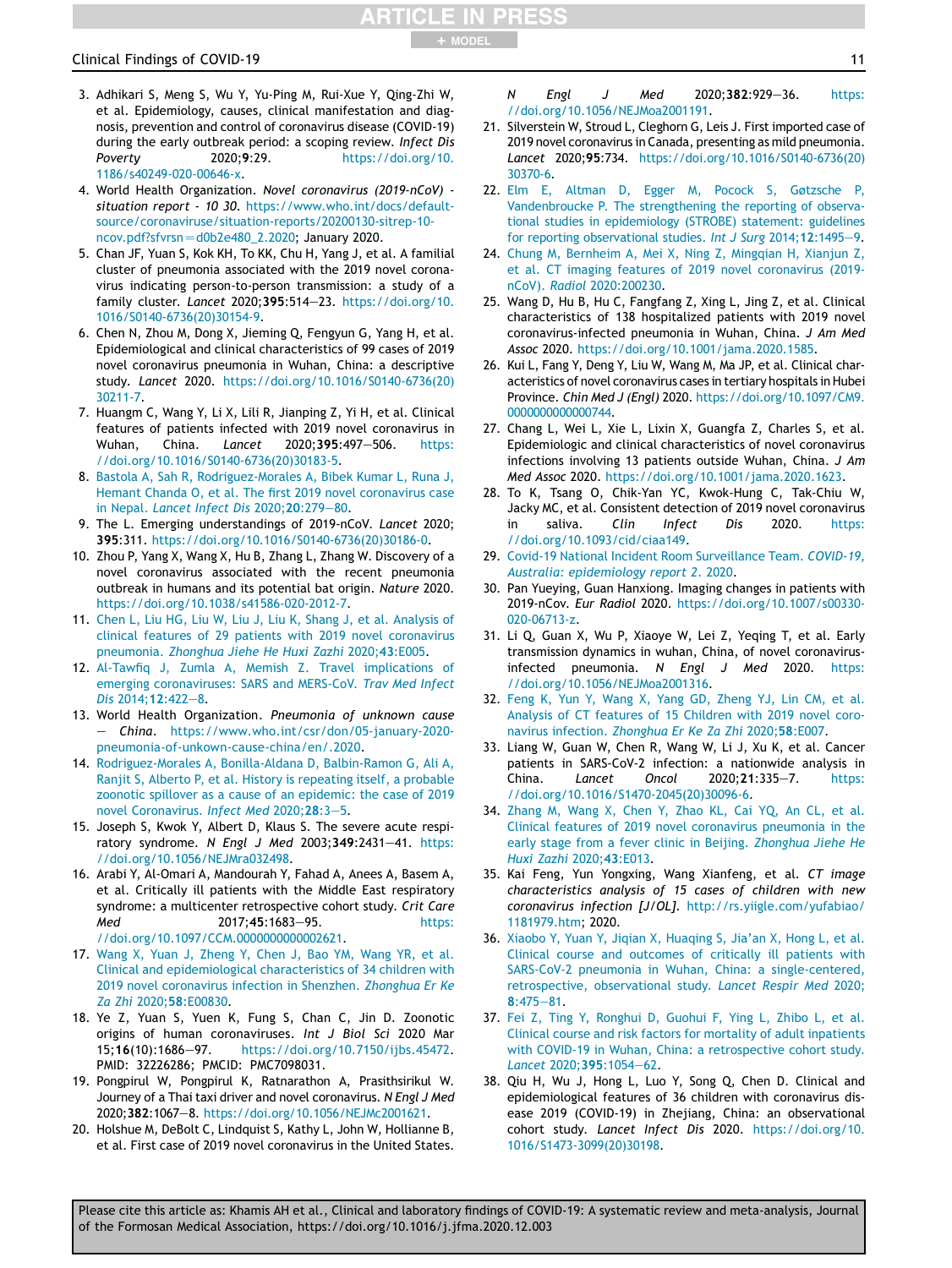39. Wang S, Guo Lili, Chen Ling, Feng Ling. A case report of neonatal COVID-19 infection in China. *Clin Infect Dis* 2020. https://doi.org/10.1093/cid/ciaa225.

+ MODEL

- 40. Xia W, Shao Jianbo, Peng Xuehua, Li Zhen, Hu Daoyu. Clinical and CT features in pediatric patients with COVID-19 infection: different points from adults. *Pediatr Pulmonol* 2020;55:  $1169 - 74.$
- 41. Wan Y, Shang J, Graham R, Baric RS, Li F. Receptor recognition by novel coronavirus from Wuhan: an analysis based on decade-long structural studies of SARS. *J Virol* 2020. https: //doi.org/10.1128/JVI.00127-20. pii:JVI.00127-20.
- 42. Liu W, Zhang Q, Chen J, Rong X, Huijuan S, Sainan S, et al. Detection of Covid-19 in children in early January 2020 in Wuhan, China. *N Engl J Med* 2020;382:1370-1. https: //doi.org/10.1056/NEJMc2003717.
- 43. Zhao D, Yao F, Wang L, Ling Z, Yongjun G, Jun Y, et al. A comparative study on the clinical features of COVID-19 pneumonia to other pneumonias. *Clin Infect Dis* 2020:ciaa247. https://doi.org/10.1093/cid/ciaa247.
- 44. Wang Z, Yang B, Li Q, Lu W, Ruiguang Z. Clinical features of 69 cases with coronavirus disease 2019 in wuhan, China. *J Clin Infect Dis* 2020;71:769-77. https: //doi.org/10.1093/cid/ciaa272.
- 45. Lei Z, Cao H, Jie Y, Zhanlian H, Xiaoyan G, Junfeng C, et al. A cross-sectional comparison of epidemiological and clinical features of patients with coronavirus disease (COVID-19) in Wuhan and outside Wuhan, China. *Travel Med Infect Dis* 2020:101664. https://doi.org/10.1016/j.tmaid.2020.101664.
- 46. Lei P, Mu M, Yang P, Yu S, Runsheng W, Junhong Y, et al. Clinical characteristics of COVID-19 patients with digestive symptoms in Hubei, China: a descriptive, cross-sectional, multicenter study. Am J Gastroenterol 2020;115:766-73. https://doi. org/10.14309/ajg.0000000000000620.
- 47. Fan N, Fan W, Li Z, Min S, Yi L. Imaging characteristics of initial chest computed tomography and clinical manifestations of patients with COVID-19 pneumonia. *Jpn J Radiol* 2020;38: 533e8. https://doi.org/10.1007/s11604-020-00973-x.
- 48. Richardson S, Hirsch J, Narasimhan M, James M, Thomas M, Karina W, et al. Presenting characteristics, comorbidities, and outcomes among 5700 patients hospitalized with COVID-19 in the New York city area. *J Am Med Assoc* 2020;323:2052-9. https://doi.org/10.1001/jama.2020.6775.
- 49. Li L, Yang L, Gui S, Feng P, Tianhe Y, Bo L, et al. Association of clinical and radiographic findings with the outcomes of 93 patients with COVID-19 in Wuhan, China. *Theranostics* 2020;10: 6113-21. https://doi.org/10.7150/thno.46569.
- 50. Hong K, Lee K, Chung J, Kyeong C, Eun Y, Hyun J, et al. Clinical features and outcomes of 98 patients hospitalized with SARS-CoV-2 infection in Daegu, South Korea: a brief descriptive study. *Yonsei Med J* 2020;61:431-7. https: //doi.org/10.3349/ymj.2020.61.5.431.
- 51. Garazzino S, Montagnani C, Donà D, Antonella M, Enrico F, Gianluca V, et al. Multicentre Italian study of SARS-CoV-2 infection in children and adolescents, preliminary data as at 10 April 2020. *Euro Surveill J* 2020;25:2000600. https: //doi.org/10.2807/1560-7917.ES.2020.25.18.2000600.
- 52. Zachariah P, Johnson C, Halabi K, Danielle A, Anita I, Avital F, et al. Epidemiology, clinical features, and disease severity in patients with coronavirus disease 2019 (COVID-19) in a children's hospital in New York City, New York. *JAMA Pediatr* 2020: e202430. https://doi.org/10.1001/jamapediatrics.
- 53. Matos J, Paparo F, Mussetto I, Lorenzo B, Alessio V, Silvia P, et al. Evaluation of novel coronavirus disease (COVID-19) using quantitative lung CT and clinical data: prediction of short-term outcome. *Eur Radiol Exp* 2020;4:39. https: //doi.org/10.1186/s41747-020-00167-0.
- 54. Li K, Dian C, Shengchong C, Yuchen F, Chenli C, Zi W, et al. Predictors of fatality including radiographic findings in adults with COVID-19. *Respir Res* 2020;21:146. https: //doi.org/10.1186/s12931-020-01411-2.
- 55. Alsofayan Y, Althunayyan S, Khan A, Hakawi A, Assiri A. Clinical characteristics of COVID-19 in Saudi Arabia: a national retrospective study. *J Infect Publ Health* 2020;13:920-5. https: //doi.org/10.1016/j.jiph.2020.05.026.
- 56. Xia J, Tong J, Liu M, Shen Y, Guo D. Evaluation of coronavirus in tears and conjunctival secretions of patients with SARS-CoV-2 infection. *J Med Virol* 2020. https://doi.org/10.1002/jmv. 25725.
- 57. Zhao S, Lin Q, Ran J, Salihu S, Guangpu Y, Weiming W, et al. Preliminary estimation of the basic reproduction number of novel coronavirus (2019-nCoV) in China, from 2019 to 2020: a data-driven analysis in the early phase of the outbreak. *Int J Infect Dis* 2020;92:214-417.
- 58. Lew T, Kwek T, Tai D, Arul A, Shi L, Kulgit S, et al. Acute respiratory distress syndrome in critically ill patients with severe acute respiratory syndrome. *J Am Med Assoc* 2003;290: 374e80. https://doi.org/10.1001/jama.290.3.374.
- 59. Cho SJ, Stout-Delgado HW. Aging and lung disease. *Annu Rev* Physiol 2020;82:433-59. https://doi.org/10.1146/annurevphysiol-021119-034610.
- 60. Ely E, Wheeler A, Thompson B, Ancukiewicz M, Steinberg K, Bernard G. Recovery rate and prognosis in older persons who develop acute lung injury and the acute respiratory distress syndrome. Ann Intern Med 2002;136:25-36. https: //doi.org/10.7326/0003-4819-136-1-200201010-00004.
- 61. Ladha K, Zhao K, Quraishi S, Tobias K, Matthias E, Haytham M, et al. The Deyo-Charlson and Elixhauser-van Walraven Comorbidity Indices as predictors of mortality in critically ill patients. *BMJ Open* 2015;5:e008990. https: //doi.org/10.1136/bmjopen-2015-008990.
- 62. Boyle A, Madotto F, Laffey J, Giacomo B, Tài P, Antonio P, et al. Identifying associations between diabetes and acute respiratory distress syndrome in patients with acute hypoxemic respiratory failure: an analysis of the LUNG SAFE database. *Crit Care* 2018;22:268. https://doi.org/10.1186/s13054-018-2158 y.
- 63. Ji M, Chen M, Hong X, Chen T, Zhang N. The effect of diabetes on the risk and mortality of acute lung injury/acute respiratory distress syndrome: a meta-analysis. *Med (Baltimore)* 2019;98: e15095. https://doi.org/10.1097/MD.0000000000015095.
- 64. Yan D, Wei L, Kui L, Fang YY, Shang J, Zhou L, et al. Clinical characteristics of fatal and recovered cases of coronavirus disease 2019 (COVID-19) in Wuhan, China: a retrospective study. *Chinese Med J* 2020. https: //doi.org/10.1097/CM9.0000000000000824.
- 65. Yin Y, Wunderink RG. MERS, SARS and other coronaviruses as causes of pneumonia. Respirology 2018;23:130-7. https: //doi.org/10.1111/resp.13196. Epub 2017 Oct 20.
- 66. Srikantiah P, Charles MD, Reagan S, Clark TA, Pletz MW, Patel PR, et al. SARS clinical features, United States, 2003. *Emerg Infect Dis* 2005;11:135-8.
- 67. de Groot R, Baker S, Baric R, Caroline S, Christian D, Luis E, et al. Middle East respiratory syndrome coronavirus (MERS-CoV): announcement of the Coronavirus Study Group. *J Virol*  $2013:87:7790 - 2$ .
- 68. Paules CI, Marston HD, Fauci AS. Coronavirus infections-more than just the common cold. *J Am Med Assoc* 2020. https: //doi.org/10.1001/jama.2020.0757.
- 69. Lipsitch M, Swerdlow DL, Finelli L. Defining the epidemiology of covid-19 - studies needed. *N Engl J Med* 2020. https: //doi.org/10.1056/NEJMp2002125.